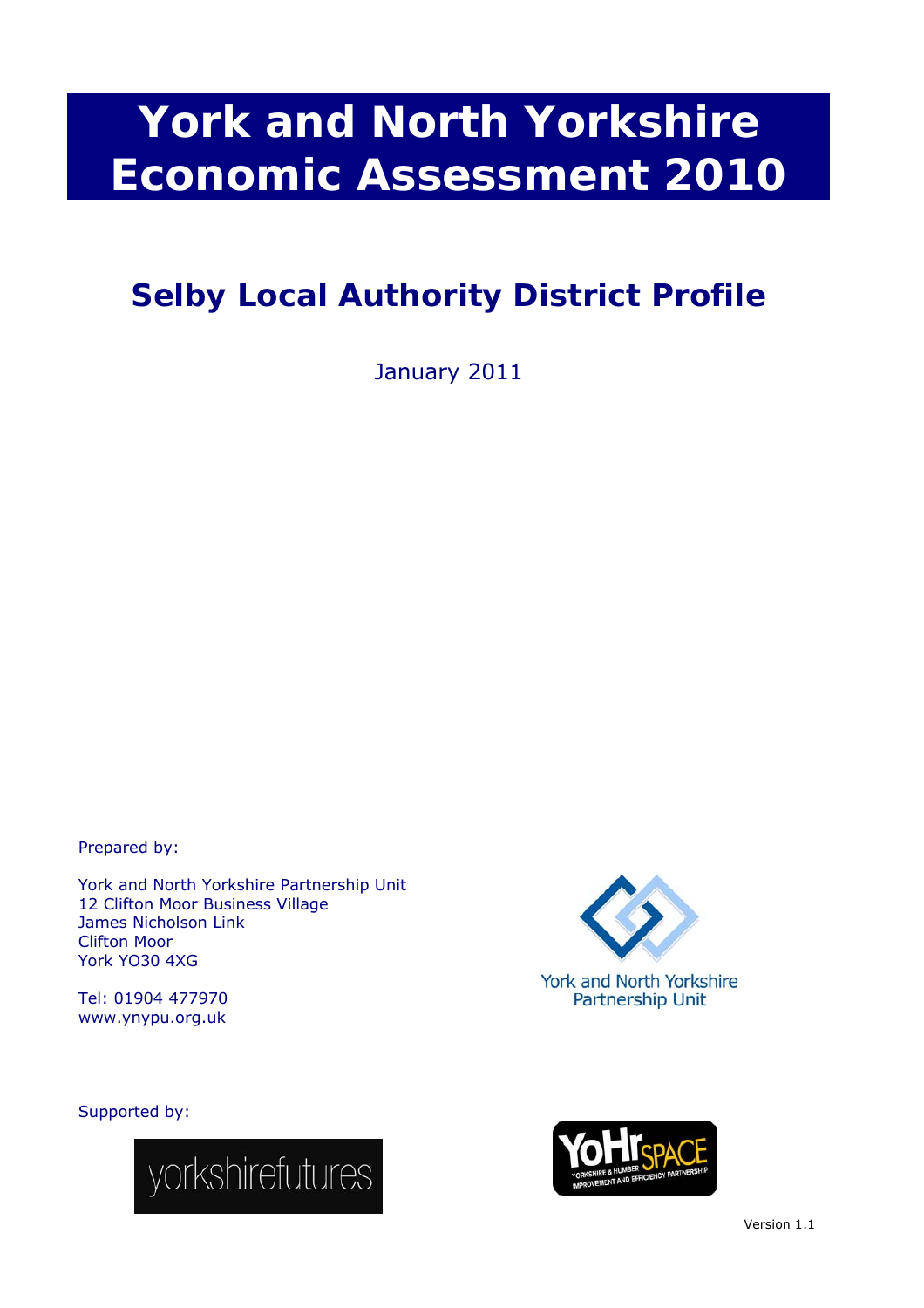# **SUMMARY**

#### **Selby District** *in Numbers***:**

**82,200:** The number of people that live in Selby District. Only **16** per cent are within the age range 15 to 29 compared to 19 per cent and 22 per cent across the sub region and region respectively

**52 per cent:** The proportion of people that are resident in Selby and also work within Selby. **18,500** people travel out of Selby District to work of which **6,400** (35 per cent of commuters) go to Leeds, **4,300** (23 per cent) to York and **2,700** (15 per cent) travel to Wakefield

**£1.55 billion:** In 2008 the 'value' of the Selby economy in GVA. This contributes **11**  per cent to the Sub regional economy. Since 1998 GVA has increased by **42** per cent (compared to 29 per cent increase nationally, 30 per cent sub regionally, and 25 per cent regionally)

**£18,477:** The relative economic performance of the District measured as GVA per head (£15,406 in the region). Since 1998 this has increased by 25 per cent (17 per cent nationally, 18 per cent sub regionally and 14 per cent regionally)

**3,640:** number of employing establishments (businesses) in Selby District

\_\_\_\_\_\_\_\_\_\_\_\_\_\_\_\_\_\_\_\_\_\_\_\_\_\_\_\_\_\_\_\_\_\_\_\_\_\_\_\_\_\_\_\_\_\_\_\_\_\_\_\_\_\_\_\_\_\_\_\_\_\_\_\_\_\_\_\_\_\_\_\_\_\_\_\_\_\_\_\_\_\_

**32,000:** The total number of jobs in District (ABI), of which **28 per cent** are within the manufacturing and energy and water sectors, significantly higher than the national figure of 11 per cent

**48.7 per cent:** The proportion of young people in Selby District that achieved 5 A\* to C GCSE's (including English and Maths), compared to 58.6 per cent sub regionally

**49 per cent:** The proportion of 16-64 year olds qualified to level 3 or above (54 per cent in Y&NY, 47 per cent regionally). 29 per cent of 16- 64 year olds are qualified to at least level 4, compared to 34 per cent across the sub region

**8.9 per cent:** The proportion of the working age population on key work-related benefits, compared to 8.4 per cent across the sub region and 13.6 per cent for the region.

#### **Selby District** *Key Points***:**

Over the last decade the rate of growth in the 'value' of the Selby economy is higher than that seen for England, region and the sub region

Increase in jobs and enterprises over the past ten years.

Relatively high levels of employment in manufacturing (including food and drink) and energy and water

In relative terms less reliance on public sector for employment

Significantly high level of out commuting. There are more residents than there are jobs, with strong connections with York, Leeds and West Yorkshire economy

Lower proportion of the working population with high level qualifications.

Low proportion of young working age residents.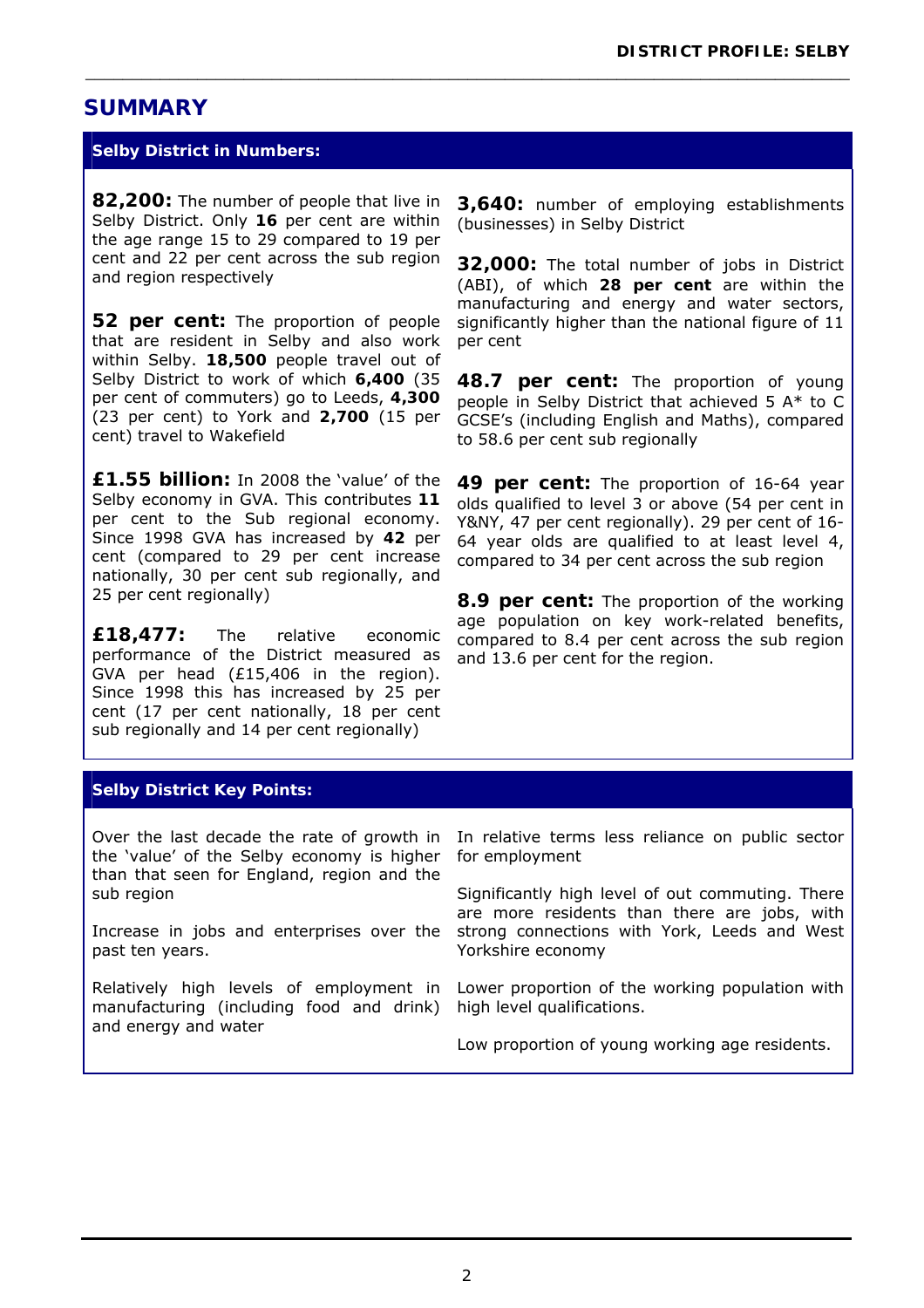## **The economy** *key points***:**

#### **Good economic growth over the past ten years although this is forecast to slow**

The 'Value' of the Selby economy is estimated to be £1.52 billion. This equates to 11 per cent of York and North Yorkshire's total GVA. Since 1998 the value of the Selby economy has grown by 42 per cent compared to a sub regional growth of 30 per cent over the same period.

\_\_\_\_\_\_\_\_\_\_\_\_\_\_\_\_\_\_\_\_\_\_\_\_\_\_\_\_\_\_\_\_\_\_\_\_\_\_\_\_\_\_\_\_\_\_\_\_\_\_\_\_\_\_\_\_\_\_\_\_\_\_\_\_\_\_\_\_\_\_\_\_\_\_\_\_\_\_\_\_\_\_

Total GVA is forecast to grow by a fifth over the next 10 years, in line with forecasts for the sub region and region, but at a much slower rate than experienced over the previous ten year period.

GVA per head, a measure of relative economic performance, at  $£18,477$  is as high as nationally and above that for the sub region and region. This has increased in Selby by a quarter since 1998, higher than seen across the sub region and region.

#### **High employment dependency on manufacturing and energy sector**

28 per cent (almost 9,000 jobs) of all jobs in Selby District are within the manufacturing (including food and drink) and energy and water sectors. This is in comparison to just 11 per cent in the sub region and 13 per cent across the region.

The proportion of businesses in this sector is just 7.5 per cent of all businesses (compared to 8.0 per cent across the region), highlighting the dominance of large manufacturing and energy firms in Selby district.

#### **Low carbon and energy businesses has the potential to be a driver for the future**

Selby district continues to have a key role to play in the energy sector and the potential growth in the low carbon economy.

#### **Business and Enterprise** *key points***:**

#### **Increase in business stock and new business registrations**

There are numerous measures for business stock, but the Inter Departmental Business Register highlights that there are as many as 3,640 businesses in the Selby district. Since 2005 business stock has increased by 8 per cent, showing a higher level of growth than is seen nationally, regionally and sub regionally. In addition new business formations per year have by and large remained at a constant rate since 2004, with only 2 per cent less businesses being registered in 2008 compared to 2004 (in contrast across the sub region the level of new registrations has fallen significantly - 11 per cent lower).

#### **Larger firms dominate the business stock in terms of employment**

Selby district has lower levels of self employment (13.6 per cent) than the sub region (16.5 per cent). It also has a high proportion of its employment within larger, mainly manufacturing, businesses.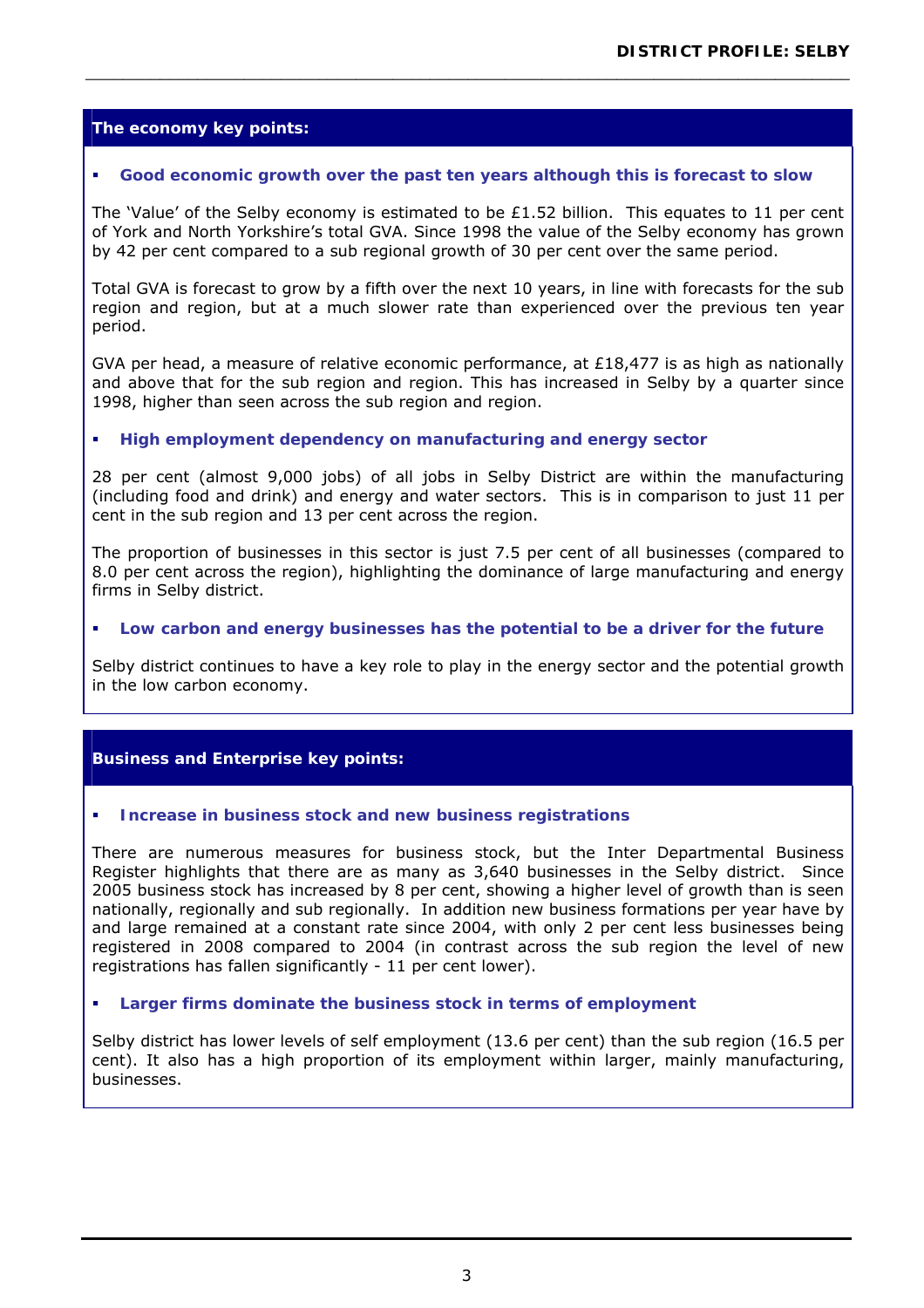#### **Economic geography** *key points***:**

#### **The District is a large exporter of labour to it's surrounding areas**

The district sees a very 'un self-contained' labour market, with half of its residents working outside of the district. Also there is a significant imbalance in terms of there being 7,000 more working residents than there are jobs within the District.

\_\_\_\_\_\_\_\_\_\_\_\_\_\_\_\_\_\_\_\_\_\_\_\_\_\_\_\_\_\_\_\_\_\_\_\_\_\_\_\_\_\_\_\_\_\_\_\_\_\_\_\_\_\_\_\_\_\_\_\_\_\_\_\_\_\_\_\_\_\_\_\_\_\_\_\_\_\_\_\_\_\_

#### **York is a key economic driver for Selby town and the Selby rural area**

Parts of Selby district play a crucial role in the York and Hinterland economy. York provides jobs for 17 per cent of the residents of Selby town and Selby rural labour market areas. Overall there is significant commuting to and from York and Wakefield, to Leeds and from the East Riding and Doncaster.

#### **People and communities** *key points***:**

In 2009 the population of the district stood at 82,200. It is predicted that by 2023 the district's population will have increased by 17 per cent - a notably higher rate than is forecast nationally, regionally and sub regionally.

Based on a three year average the district has an employment rate of 73 per cent, suggesting employment levels are below those seen nationally, regional and sub regionally. The district has a JSA claimant rate of 2.8 per cent - this is higher than for the sub region, 2.4 per cent, but lower than regionally - 4.2 per cent and nationally - 3.5 per cent (the wider ranging work related benefits, including Employment and Support Allowance / Incapacity benefit claimants sees a rate of 8.9 per cent compared to 13.6 per cent regionally). Compared to three years ago there has effectively been a threefold increase in the number of longer term claimants (increasing at a faster rate than seen sub regionally and regionally).

An improvement in the Yorkshire and Humber regions GCSE's results performance means it has narrowed the gap on Selby (the district static performance means it has also 'lost further ground' on the sub region where its upward trend continues). Adult's qualifications in the district are in line with regional figures (albeit below levels seen in York and North Yorkshire). The proportion with no qualifications is however relatively high, particularly when compared to the sub region as a whole.

A more in-depth analysis is required in relation to levels of deprivation. In relative terms there is limited deprivation, although 'only' one of the districts fifty 'local areas' appears in the most deprived 25 per cent in England.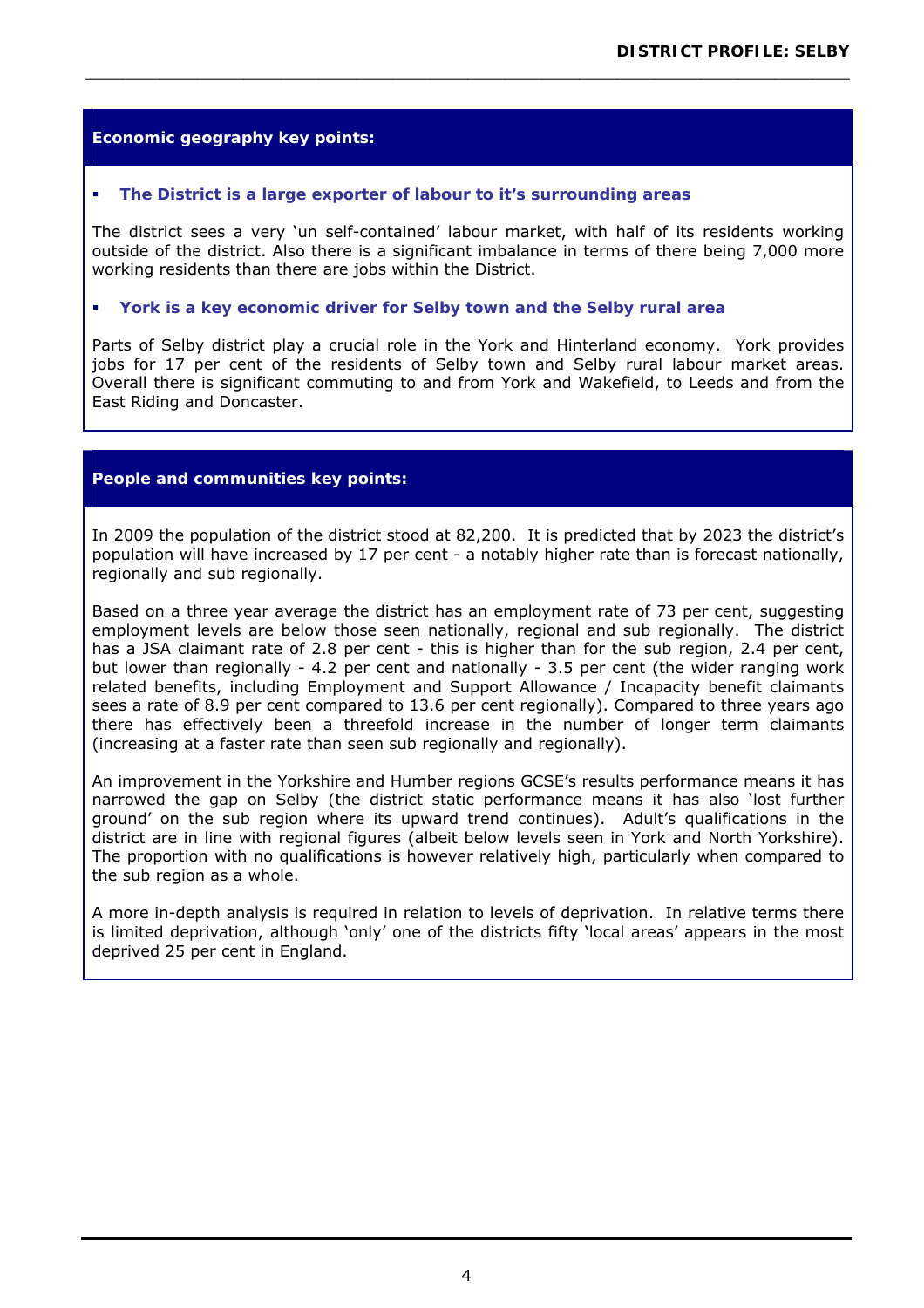# **Focus on Labour market areas:**  Key points for the Labour Market Areas (LMAs) include: **Selby Rural –** manufacturing, energy and water and the public sector dominate employment. The are sees a very high proportion of small businesses (82 per cent having 1-4 staff compared to 70 per cent for the sub region), with these accounting for a quarter of all employees **Selby Town** – distribution, retail and hospitality, manufacturing, energy and water and the public sector dominate employment. It does however see a higher dependency on work related benefits claimants (13.8 per cent compared to 8.4 per cent in the sub region) and contains the majority of the districts most deprived local areas (in the wards of Selby North and Selby South) **Sherburn –** the manufacturing, energy and water and distribution, retail and hospitality sectors are most prominent, with in relative terms it having high levels of employment in transport and communications **South Selby -** almost half of all jobs are in the manufacturing and energy and water sectors, not least reflecting the presence of the two major power stations (Eggborough and Drax). In relative terms agricultural employment is more prominent than in the sub region as whole **Tadcaster –** the manufacturing (including food and drink) and energy and water sectors are very prominent. The area has a lower dependency on work related benefits (6.1 per cent) than in the district as a whole (8.9 per cent).

\_\_\_\_\_\_\_\_\_\_\_\_\_\_\_\_\_\_\_\_\_\_\_\_\_\_\_\_\_\_\_\_\_\_\_\_\_\_\_\_\_\_\_\_\_\_\_\_\_\_\_\_\_\_\_\_\_\_\_\_\_\_\_\_\_\_\_\_\_\_\_\_\_\_\_\_\_\_\_\_\_\_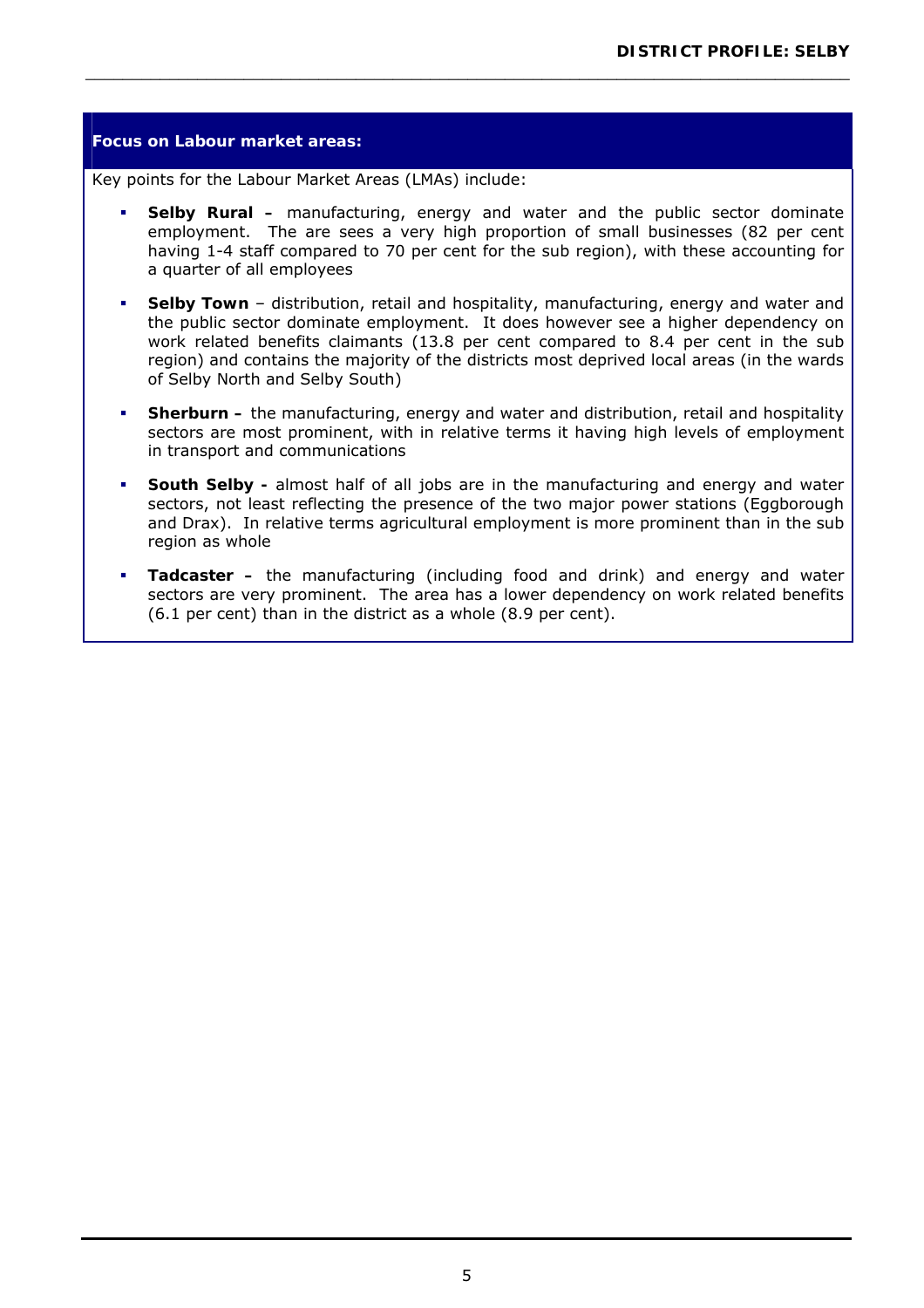# **1. BRIEF OVERVIEW OF THE AREA**

# **1.1 Context**

The Selby Local Authority District is part of the York and North Yorkshire sub region (Y&NY), which is in turn part of the Yorkshire and Humber Region (Y&H). The map below shows the location of the district within York and North Yorkshire (with this also featuring the spatial areas which are a key part of the Main Technical Assessment report).

\_\_\_\_\_\_\_\_\_\_\_\_\_\_\_\_\_\_\_\_\_\_\_\_\_\_\_\_\_\_\_\_\_\_\_\_\_\_\_\_\_\_\_\_\_\_\_\_\_\_\_\_\_\_\_\_\_\_\_\_\_\_\_\_\_\_\_\_\_\_\_\_\_\_\_\_\_\_\_\_\_\_



**Figure 1: York and North Yorkshire (including spatial areas)** 

Source: York and North Yorkshire Partnership Unit

Within Selby district are five Labour Market Areas (LMAs). It has three LMAs (Sherburn, South Selby and Tadcaster) in the West Yorkshire Connected spatial area and two (Selby Rural and Selby Town) in the York and Hinterland spatial area. The district also has links with the East Riding of Yorkshire.

# **1.2 The report**

The information in this report is drawn from a number of sources and datasets, including employment (from the Annual Population Survey), business stock (e.g. from the Annual Business Inquiry, VAT registrations, Business Demography etc.) and benefit claimants (from DWP). The 2001 Census has been used as a robust, albeit older source for some data, particularly at a local level.

Much of the report focuses on the district and its labour market areas. It is however the case that key tables and the Summary (as seen earlier in this report) also feature national, regional sub regional and spatial area findings, some of which can be only be seen in the main Economic Assessment for York and North Yorkshire reports (see www.ynyeconomy.org.uk).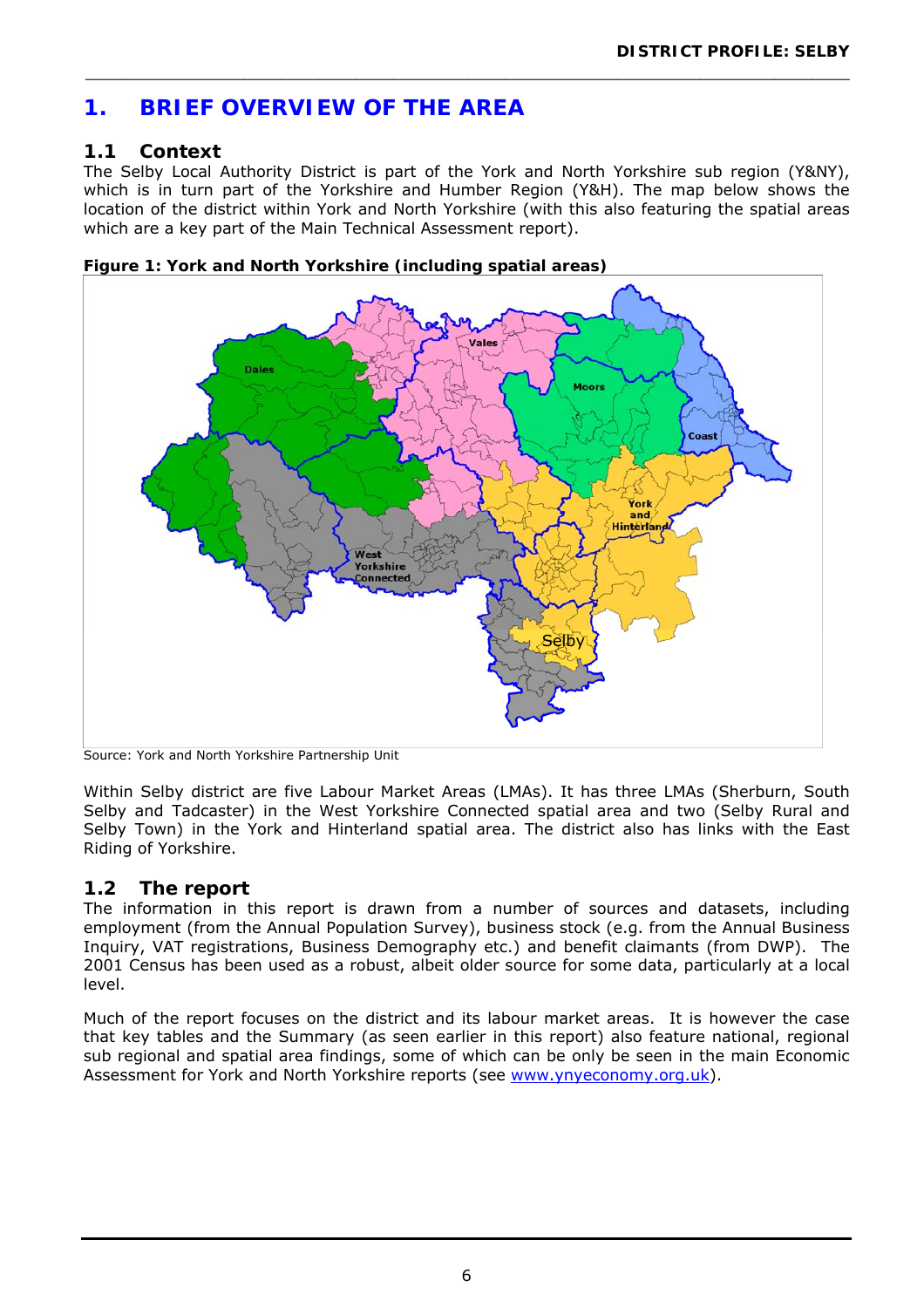# **2. KEY DATA**

# **2.1 Population**

#### **Table 1: Age profile: mid 2009**

|              | Selby         |      | Y&NY | Y&H           | England |
|--------------|---------------|------|------|---------------|---------|
|              | <b>Number</b> | %    |      | $\frac{0}{0}$ |         |
| $0 - 14$     | 14,300        | 17%  | 16%  | 17%           | 18%     |
| 15-29        | 13,400        | 16%  | 19%  | 22%           | 20%     |
| $30 - 49$    | 23,800        | 29%  | 26%  | 27%           | 28%     |
| $50 - 64$    | 17,200        | 21%  | 20%  | 18%           | 18%     |
| $65+$        | 13,200        | 16%  | 19%  | 16%           | 16%     |
| <b>Total</b> | 82,200        | 100% | 100% | 100%          | 100%    |

\_\_\_\_\_\_\_\_\_\_\_\_\_\_\_\_\_\_\_\_\_\_\_\_\_\_\_\_\_\_\_\_\_\_\_\_\_\_\_\_\_\_\_\_\_\_\_\_\_\_\_\_\_\_\_\_\_\_\_\_\_\_\_\_\_\_\_\_\_\_\_\_\_\_\_\_\_\_\_\_\_\_

Source: ONS mid year population estimates

#### **Table 2: Age profile by LMA: mid 2007**

|              | <b>Sel</b> | Rural<br>Selby | Town<br>Selby | Sherburn | Selby<br>South | Tadcaster | <b>Y8NY</b> | Y8H           | England |  |
|--------------|------------|----------------|---------------|----------|----------------|-----------|-------------|---------------|---------|--|
| Age Band     |            |                | $\frac{0}{0}$ |          |                |           |             | $\frac{0}{0}$ |         |  |
| $0 - 14$     | 18%        | 18%            | 18%           | 18%      | 17%            | 17%       | 16%         | 17%           | 18%     |  |
| 15-29        | 16%        | 16%            | 19%           | 16%      | 15%            | 15%       | 18%         | 21%           | 20%     |  |
| $30 - 49$    | 30%        | 31%            | 28%           | 31%      | 30%            | 30%       | 27%         | 27%           | 29%     |  |
| 50-64        | 20%        | 21%            | 18%           | 20%      | 23%            | 21%       | 20%         | 18%           | 18%     |  |
| $65+$        | 15%        | 14%            | 17%           | 15%      | 16%            | 17%       | 18%         | 16%           | 16%     |  |
| <b>Total</b> | 100%       | 100%           | 100%          | 100%     | 100%           | 100%      | 100%        | 100%          | 100%    |  |

Source: ONS mid year population estimates. 2007 latest data available for LMAs, so for comparative purposes this year used for all geographies (with Y&NY, Y&H and England based on May 2010 revised datasets)

#### **Table 3: Population trend (including LMAs), 2001 to 2009**

|               | 2001      | 2007      | 2008          | 2009                                                   | 2007  | Change 2001- Change 2001-<br>2009 |    |
|---------------|-----------|-----------|---------------|--------------------------------------------------------|-------|-----------------------------------|----|
| <b>Selby</b>  | 76,600    | 80,300    | 81,600        | 82,200                                                 | 5%    | 7%                                |    |
| - Selby Rural | 17,315    | 18,818    |               | Likely to be<br>available in<br>latter part of<br>2011 |       |                                   | 9% |
| - Selby Town  | 18,532    | 19,527    | Not available |                                                        | 5%    |                                   |    |
| - Sherburn    | 13,112    | 13,791    | until latter  |                                                        | 5%    | n/a                               |    |
| - South Selby | 16,370    | 17,296    | part of 2010  |                                                        | 6%    |                                   |    |
| - Tadcaster   | 11,160    | 11,321    |               |                                                        | $1\%$ |                                   |    |
| Y&NY          | 751,400   | 781,700   | 788,400       | 796,500                                                | 4%    | 6%                                |    |
| Y&H           | 4,976,600 | 5,181,800 | 5,217,500     | 5,258,100                                              | 4%    | 6%                                |    |

Source: ONS mid year population estimates (Census for 2001 LMA data). Note – small differences in the sources and methodologies used to calculate LMA and district level data means totals do not match)

#### **Table 4: Population projections to 2033**

|                                       |          |          | <b>Population Projections (000's)</b> |          |           | % Change  |           |
|---------------------------------------|----------|----------|---------------------------------------|----------|-----------|-----------|-----------|
|                                       | 2008     | 2013     | 2023 <b>1</b>                         | 2033     | 2008-2013 | 2008-2023 | 2008-2033 |
| England                               | 51,464.6 | 53,332.0 | 57,208.5                              | 60,715.2 | $3.6\%$   | 11.2%     | 18.0%     |
| Y&H                                   | 5,217.5  | 5,438.8  | 5,886.6                               | 6,296.0  | 4.2%      | 12.8%     | 20.7%     |
| Y&NY                                  | 788.4    | 818.0    | 883.1                                 | 943.7    | $3.8\%$   | 12.0%     | 19.7%     |
| <b>Selby</b>                          | 81.6     | 85.6     | 95.5                                  | 103.7    | 4.9%      | 17.0%     | 27.1%     |
| $\sim$<br>$\sim$ $\sim$ $\sim$ $\sim$ | $\sim$   | .        | $\sim$ $\sim$ $\sim$                  |          |           |           |           |

Source: ONS National Population Projections, (2010 release)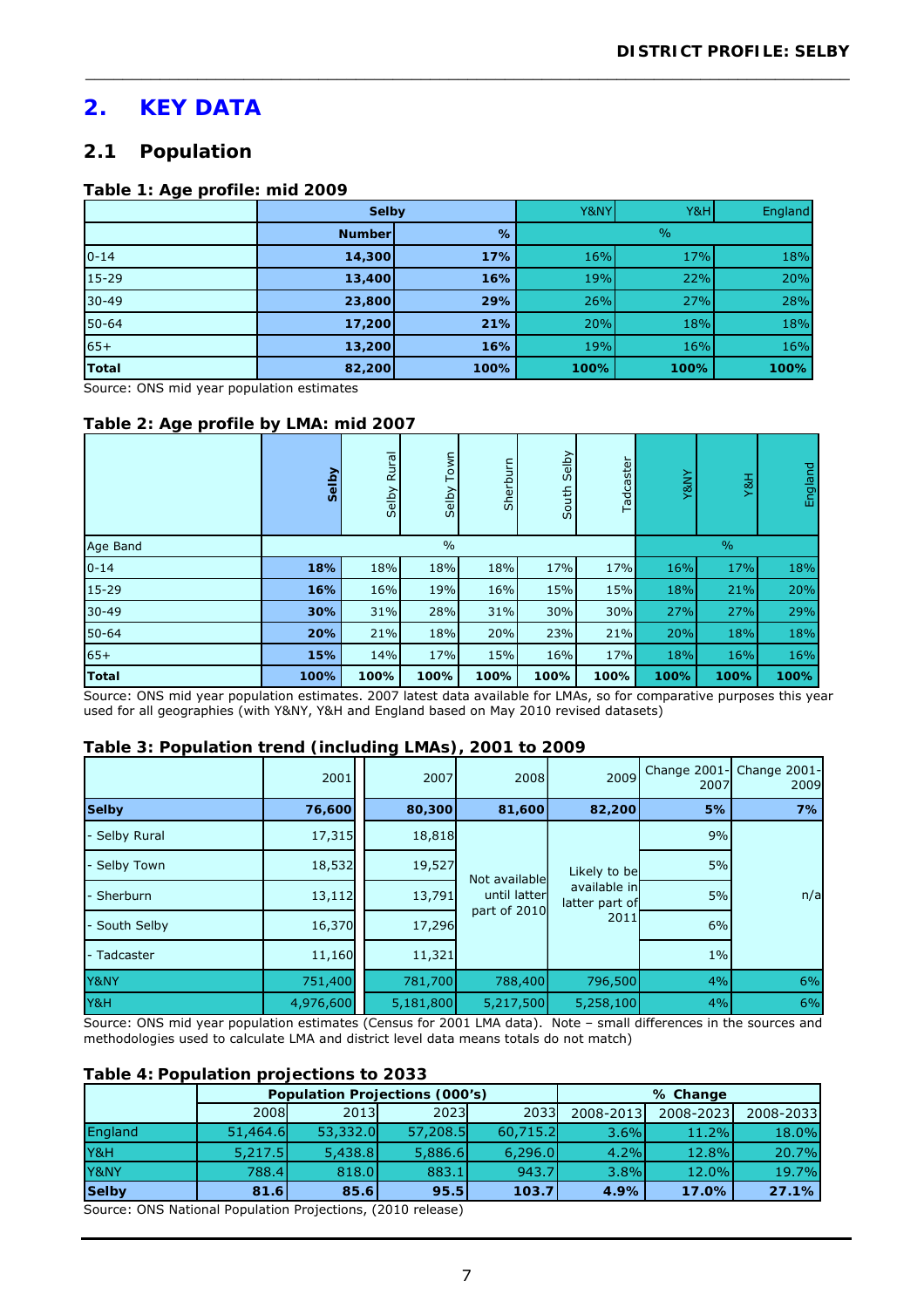# **2.2 Overall Economic Performance**

|              |                         |        | Historical data |                   | <b>Estimates and forecasts</b> |          |          |          |                              |  |
|--------------|-------------------------|--------|-----------------|-------------------|--------------------------------|----------|----------|----------|------------------------------|--|
| Area         | <b>Measure</b>          | 1998   | 2008            | %∆1998<br>$-2008$ | 2009                           | 2010     | 2014     | 2019     | $%$ $\Delta$<br>2009<br>2019 |  |
| <b>UK</b>    |                         | 919.90 | 1,187.24        | 29                | 1,130.09                       | 1,145.83 | 1,238.44 | 1,388.23 | 23                           |  |
| Y&H          | <b>GVA</b>              | 67.20  | 84.20           | 25                | 79.88                          | 81.31    | 87.35    | 97.12    | 22                           |  |
| Y&NY         |                         | 11.00  | 14.35           | 30                | 13.93                          | 14.23    | 15.26    | 16.88    | 21                           |  |
|              | <b>GVA</b>              | 1.09   | 1.55            | 42                | 1.50                           | 1.53     | 1.63     | 1.81     | 21                           |  |
| <b>Selby</b> | Share of Y&NY's GVA (%) | 9.9    | 10.8            | n/a               | 10.7                           | 10.7     | 10.7     | 10.7     | n/a                          |  |
|              | Share of Y&H's GVA (%)  | 1.6    | 1.8             | n/a               | 1.9                            | 1.9      | 1.9      | 1.9      | n/a                          |  |

\_\_\_\_\_\_\_\_\_\_\_\_\_\_\_\_\_\_\_\_\_\_\_\_\_\_\_\_\_\_\_\_\_\_\_\_\_\_\_\_\_\_\_\_\_\_\_\_\_\_\_\_\_\_\_\_\_\_\_\_\_\_\_\_\_\_\_\_\_\_\_\_\_\_\_\_\_\_\_\_\_\_

### **Table 5: Total GVA and GVA forecasts (£billion) by Local Authority, 1998 - 2019**

Source: Yorkshire Forward/Experian Business Strategies; Regional Econometric Model (REM), August 2010

#### **Table 6: GVA per head (£) by Local Authority 1998 - 2010**

|              | 1998   | 2006   | 2007   | 2008   | 2009   | 2010   | $%$ $\Delta$ |
|--------------|--------|--------|--------|--------|--------|--------|--------------|
|              |        |        |        |        |        |        | $98 - 10$    |
| <b>UK</b>    | 15,721 | 18,961 | 19,341 | 19,320 | 18,257 | 18,378 | 17           |
| Y&H          | 13,556 | 16,070 | 16,298 | 16,179 | 15,259 | 15,406 | 14           |
| Y&NY         | 14,970 | 17,161 | 17,955 | 18,051 | 17,415 | 17,627 | 18           |
| <b>Selby</b> | 14,752 | 18,371 | 18,950 | 19,030 | 18,230 | 18,477 | 25           |

Source: Yorkshire Forward/Experian Business Strategies; REM, August 2010

### **2.3 Business and Enterprise**

#### **2.3.1 Business Stock**

#### **Table 7: Summary of Business stock in Selby, 1998 - 2009**

|                                            | 1998  | 2005  | 2006  | 2007  | 2008  | 2009                    | %∆98-<br>latest<br>year | % ∆ 05-<br>latest<br>year |
|--------------------------------------------|-------|-------|-------|-------|-------|-------------------------|-------------------------|---------------------------|
| <b>Business Stock - IDBR</b>               | n/a   | 3,380 | 3,435 | 3,515 | 3,615 | 3,640                   | n/a                     | 8                         |
| Active businesses - Business<br>demography | n/a   | 2,885 | 2,865 | 2,985 | 3,075 | <b>Not</b><br>available | n/a                     |                           |
| Business stock - ABI                       | 2,401 | 2,946 | 2,972 | 2,991 | 3,154 | <b>vet</b>              | 31                      |                           |
| Start of year VAT stock - BERR             | 2,470 | 2,855 | 2,890 | 2,930 | 3,045 | n/a                     | 23I                     |                           |

Source: Office for National Statistics, BERR. Note - n/a signifies data is not available. Trend columns refer to latest year as this varies by dataset (e.g. VAT data discontinued in 2008)

#### **Table 8: Summary of businesses 'births and deaths' in Selby, 1998 - 2008**

|                                          | 1998 | 2005 | 2006 | 2007 | 2008 | $%$ $\Delta$ 98-<br>latest year | $%$ $\Delta$ 05-<br>latest year |
|------------------------------------------|------|------|------|------|------|---------------------------------|---------------------------------|
| Business births - Business<br>demography | n/a  | 365  | 310  | 370  | 370  | n/a                             |                                 |
| Business deaths - Business<br>demography | n/a  | 315  | 245  | 290  | 285  | n/a                             | $-10$                           |
| <b>New VAT Registrations</b>             | 205  | 235  | 230  | 325  | n/a  | 59                              | 38                              |
| VAT De-registrations                     | 175  | 200  | 190  | 205  | n/a  | 17                              | $\overline{3}$                  |

Source: Office for National Statistics, BERR. Note - n/a signifies data is not available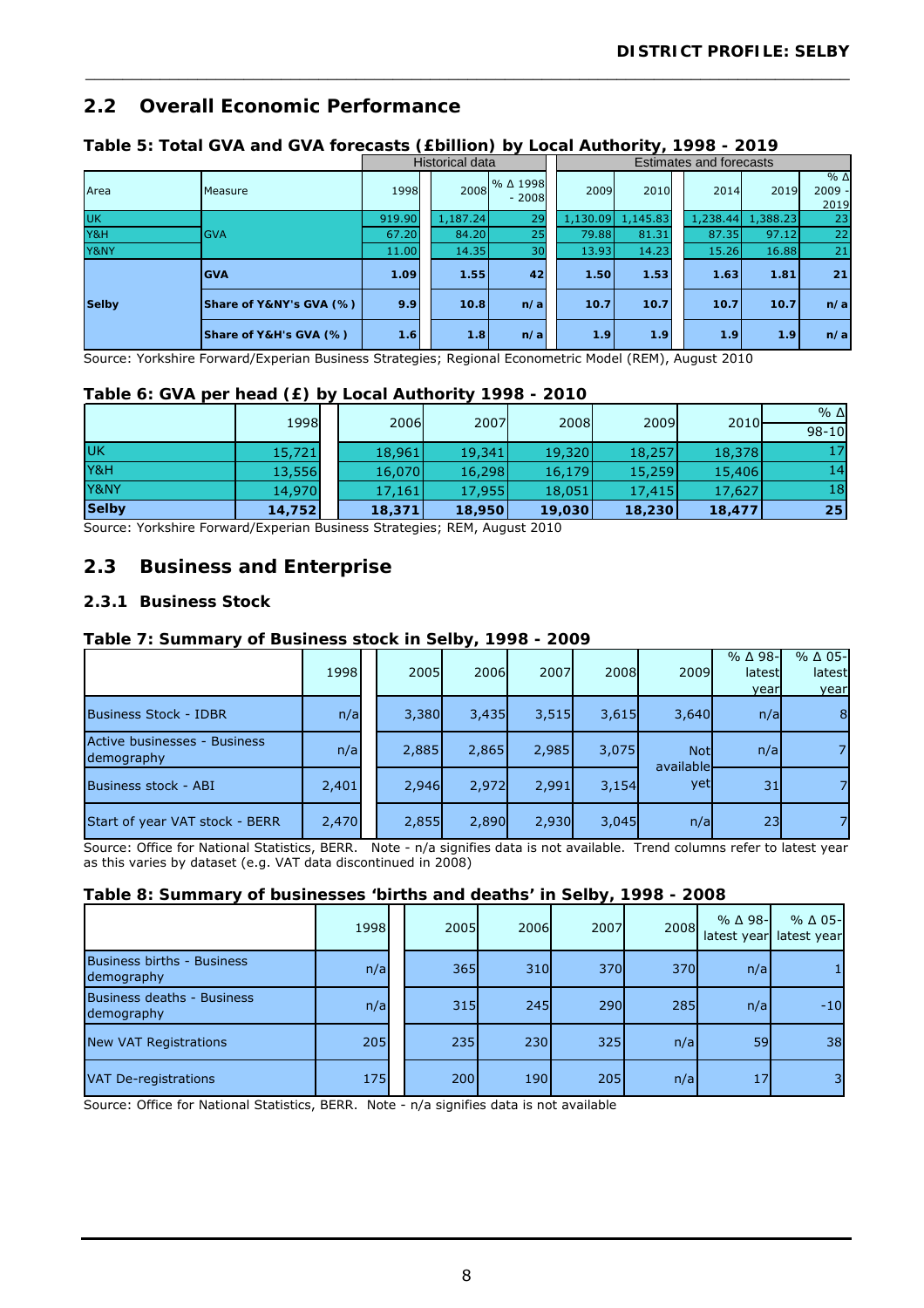|                                       | Taple 9: Start of year stock rates – comparisons between areas, 1998 - 2008 |      |  |      |      |      |      |                      |                      |  |  |  |
|---------------------------------------|-----------------------------------------------------------------------------|------|--|------|------|------|------|----------------------|----------------------|--|--|--|
| Measure                               | Area                                                                        | 1998 |  | 2005 | 2006 | 2007 | 2008 | $%$ $\triangle$ 98 - | $%$ $\triangle$ 05 - |  |  |  |
|                                       |                                                                             |      |  |      |      |      |      | latest year          | latest year          |  |  |  |
| VAT Start of year stock Y&H           | England                                                                     | 367  |  | 401  | 406  | 410  | 419  | 14                   | 4                    |  |  |  |
|                                       |                                                                             | 314  |  | 337  | 341  | 340  | 345  | 10                   | 2                    |  |  |  |
| per 10,000 residents -<br><b>BERR</b> | Y&NY                                                                        | 476  |  | 502  | 506  | 501  | 508  |                      |                      |  |  |  |
|                                       | Selby                                                                       | 422  |  | 463  | 465  | 456  | 467  | 11                   | 1                    |  |  |  |

# **Table 9: Start of year stock rates – comparisons between areas, 1998 - 2008**

Source: BERR

#### **Table 10: New businesses rates – comparisons between areas, 1998 - 2008**

| Measure                                                                      | Area         | 1998 | 2005 | 2006            | 2007 | 2008 | %∆98-<br>latest year | $%$ $\triangle$ 05 -<br>latest year |
|------------------------------------------------------------------------------|--------------|------|------|-----------------|------|------|----------------------|-------------------------------------|
|                                                                              | England      | n/a  | 59   | 55              | 60   | 57   | n/a                  | $-4$                                |
| New Businesses / births<br>per 10,000 people -<br><b>Business demography</b> | Y&H          | n/a  | 49   | 45              | 49   | 44   | n/a                  | $-9$                                |
|                                                                              | Y&NY         | n/a  | 57   | 51              | 56   | 51   | n/a                  | $-11$                               |
|                                                                              | <b>Selby</b> | n/a  | 59   | 48              | 57   | 56   | n/a                  | $-5$                                |
|                                                                              |              |      |      |                 |      |      |                      |                                     |
|                                                                              | England      | 41   | 39   | 39              | 43   | n/a  |                      | 10                                  |
| <b>New VAT Registrations</b>                                                 | Y&H          | 30   | 32   | 31              | 35   | n/a  | 17                   |                                     |
| per 10,000 population -<br><b>BERR</b>                                       | Y&NY         | 35   | 39   | 37              | 43   | n/a  | 23                   | 10                                  |
|                                                                              | Selby        | 35   | 38   | 36 <sup>1</sup> | 50   | n/a  | 43                   | 32                                  |

Source: Office for National Statistics, BERR. Note - n/a signifies data is not available

#### **Table 11: New business accounts – comparisons between areas, 2008 - 2010**

| <b>Area</b>  |             | New business accounts (totals) |      |        | New business accounts (totals) |                    |                 | % change (monthly<br>averages) |
|--------------|-------------|--------------------------------|------|--------|--------------------------------|--------------------|-----------------|--------------------------------|
|              | <b>2008</b> | 2009                           | 2010 | 2008   | 2009                           | 2010*<br>(to date) |                 | 2008 / 2010 2009 / 2010        |
| England      | 404,623     | 415,306                        | n/a  | 33,719 | 34,609                         | 37,888             | 12              | 9                              |
| Y&H          | 31,735      | 33,139                         | n/a  | 2,645  | 2,762                          | 3,015              | 14 <sub>1</sub> | 9                              |
| Y&NY         | 5,885       | 6,011                          | n/a  | 490    | 501                            | 555                | 13 <sup>1</sup> | 11                             |
| <b>Selby</b> | 651         | 717                            | n/a  | 54     | 60                             | 59                 | 8               | $-2$                           |

Source: BankSearch Ltd. Note - \* up to August 2010 (although it includes some data from 2009 to lessen seasonal affects on data)

#### **2.3.2 Employees**

#### **Table 12: Summary of employees in Selby, 1998 - 2009**

|                  | 1998   | 2005   | 2006   | 2007   | 2008   |                      | $%$ $\triangle$ 98-<br>$2009$ atest year latest year | $%$ $\triangle$ 05- |
|------------------|--------|--------|--------|--------|--------|----------------------|------------------------------------------------------|---------------------|
| Employees - IDBR | n/a    | 29,507 | 29,717 | 31,112 | 31,695 | 31,682               | n/a                                                  |                     |
| Employees - ABI  | 24,600 | 29,200 | 28,600 | 29,500 | 32,000 | Not yet<br>available | 30l                                                  | 10                  |

Source: Office for National Statistics, BERR. Note - n/a signifies data is not available

#### **Table 13: Summary of forecasts for employment in Selby, 2008 - 2019**

| Area         |                | Change           |           |           |  |  |  |  |  |  |  |
|--------------|----------------|------------------|-----------|-----------|--|--|--|--|--|--|--|
|              |                | $08 - 09$        | $09 - 14$ | $09 - 19$ |  |  |  |  |  |  |  |
| <b>Selby</b> | Number (000's) | 0.4              | 0.2       | 0.3       |  |  |  |  |  |  |  |
|              | <u>%</u>       | 1.1              | 0.5       | 0.9       |  |  |  |  |  |  |  |
| <b>UK</b>    |                | $-2.3$           | 1.8       | 4.5       |  |  |  |  |  |  |  |
| Y&H          | $\frac{9}{6}$  | $-2.7$           | 0.9       | 3.2       |  |  |  |  |  |  |  |
| Y&NY         |                | $\overline{0.1}$ | 1.9       | 3.6       |  |  |  |  |  |  |  |

Source: Yorkshire Forward/Experian Business Strategies; REM, August 2010. Note – data is for full time equivalents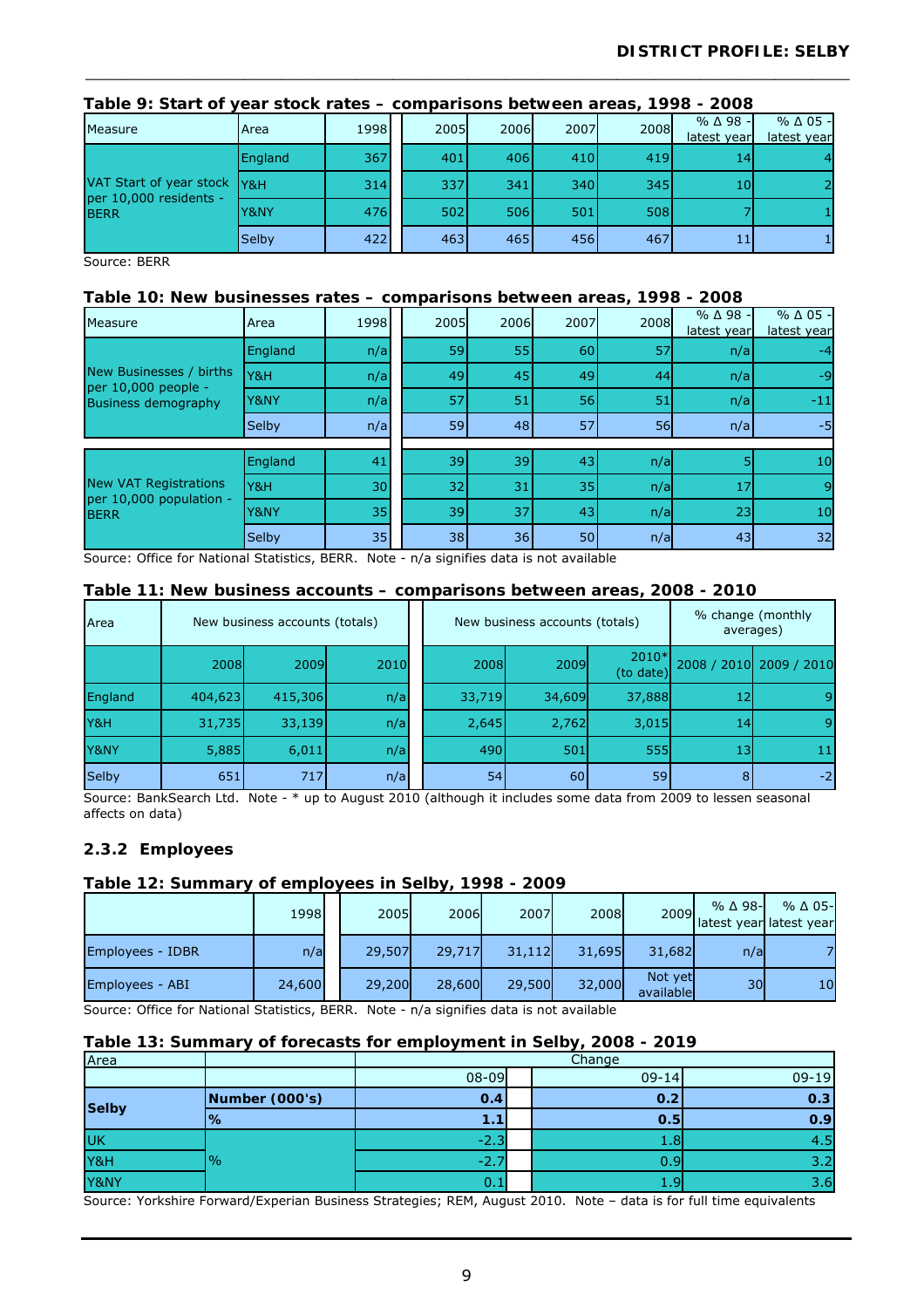

**Table 14: Forecast rate of change of employees in Selby, 2007 / 2008 – 2018 / 2019**

Source: Yorkshire Forward/Experian Business Strategies; REM, August 2010. Note – data is for full time equivalents

#### **2.3.3 Focus on businesses and employment by sector**

|                                              |               |                   | <b>Selby</b>  |                  |               | Y&NY             |                   | Y&H              | England           |                  |  |
|----------------------------------------------|---------------|-------------------|---------------|------------------|---------------|------------------|-------------------|------------------|-------------------|------------------|--|
|                                              |               | <b>Businesses</b> |               | <b>Employees</b> |               | <b>Employees</b> | <b>Businesses</b> | <b>Employees</b> | <b>Businesses</b> | <b>Employees</b> |  |
|                                              | <b>Number</b> | $\%$              | <b>Number</b> | %                | $\frac{1}{2}$ | $\frac{0}{0}$    | $\frac{0}{0}$     | $\frac{0}{0}$    | $\frac{9}{6}$     | $\frac{0}{0}$    |  |
| Agriculture and fishing                      | n/a           | n/a               | 800           | 2.6%             | n/a           | 1.8%             | n/a               | 0.8%             | n/a               | 0.7%             |  |
| Manufacturing and energy<br>and water        | 237           | 7.5%              | 8,900         | 27.8%            | 6.3%          | 10.7%            | 8.0%              | 13.5%            | 6.6%              | 10.6%            |  |
| Construction                                 | 419           | 13.3%             | 1,900         | 5.8%             | 11.0%         | 5.3%             | 11.1%             | 5.2%             | 10.3%             | 4.6%             |  |
| Distribution, hotels and<br>restaurants      | 898           | 28.5%             | 6,200         | 19.5%            | 31.6%         | 27.1%            | 31.1%             | 23.6%            | 27.0%             | 23.5%            |  |
| <b>Transport and</b><br>communications       | 200           | 6.3%              | 1,400         | 4.5%             | 4.0%          | 5.8%             | 4.9%              | 5.5%             | 4.3%              | 6.0%             |  |
| Banking, finance and<br>insurance, etc       | 913           | 28.9%             | 5,800         | 18.2%            | 29.3%         | 16.9%            | 27.6%             | 18.5%            | 34.6%             | 22.8%            |  |
| Public administration,<br>education & health | 273           | 8.7%              | 6,000         | 18.8%            | 9.7%          | 27.2%            | 9.7%              | 28.6%            | 8.8%              | 26.5%            |  |
| Other services                               | 214           | 6.8%              | 900           | 2.7%             | 8.1%          | 5.3%             | 7.4%              | 4.4%             | 8.3%              | 5.3%             |  |
| <b>Total</b>                                 | 3,154         | 100.0%            | 32,000        | 100.0%           | 100.0%        | 100.0%           | 100.0%            | 100.0%           | 100.0%            | 100.0%           |  |

**Table 15: Summary of businesses and employees by industry, 2008** 

Source: Annual Business Inquiry (ABI). Notes – all ABI data workplace based. 2001 Census for agriculture and fishing employee data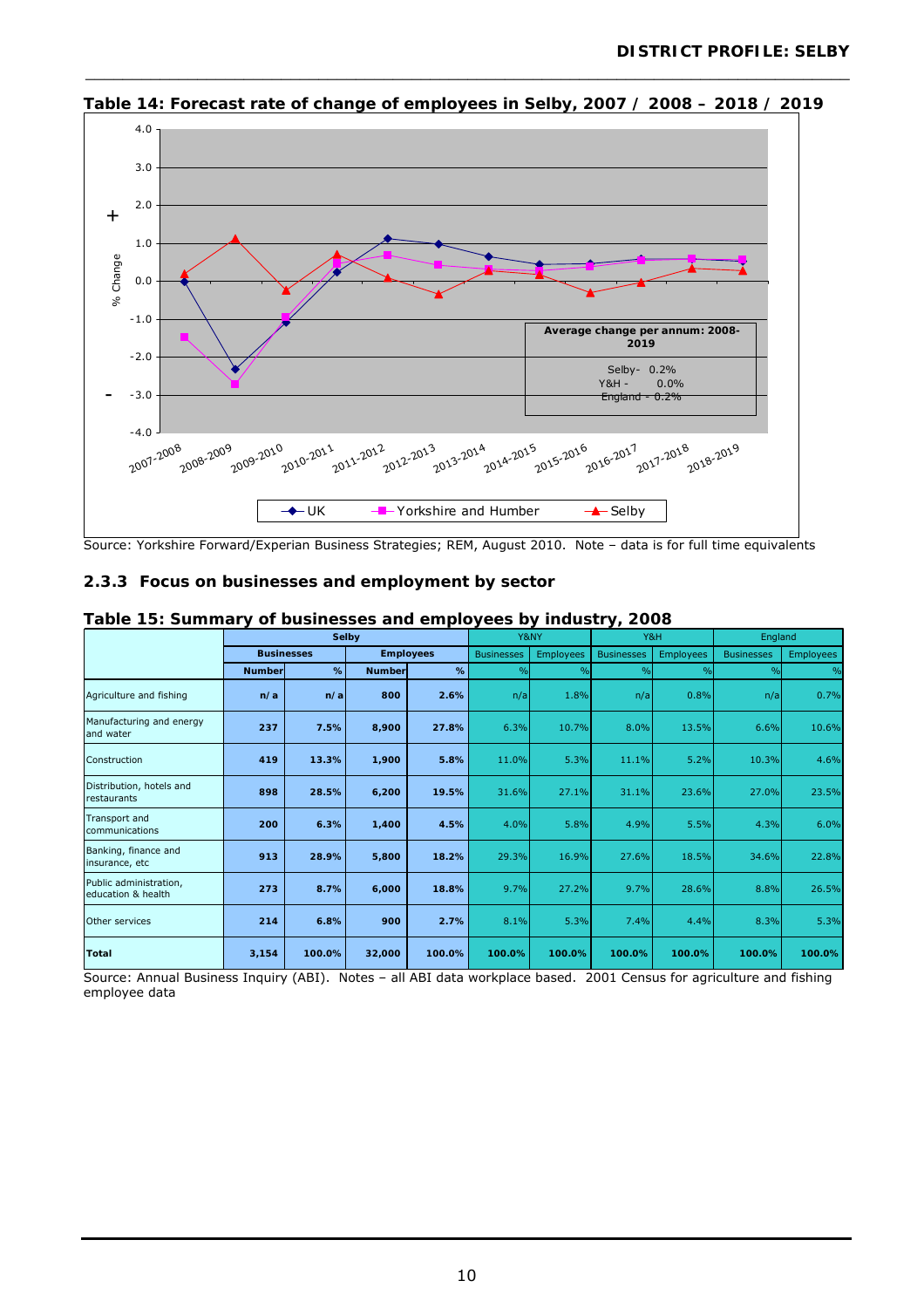|  | Table 16: Trend by industry - businesses, 1991 - 2008 |  |
|--|-------------------------------------------------------|--|
|  |                                                       |  |

|                                                 | 1991   |               |        | 1998          |        | 2003          |  | 2007   |               | 2008   |               | Change<br>1991-2008 | Change<br>2003-2008 |
|-------------------------------------------------|--------|---------------|--------|---------------|--------|---------------|--|--------|---------------|--------|---------------|---------------------|---------------------|
| Sector                                          | Number | $\frac{0}{0}$ | Number | $\frac{0}{0}$ | Number | $\frac{0}{0}$ |  | Number | $\frac{0}{0}$ | Number | $\frac{0}{0}$ | $\frac{0}{0}$       | $\frac{0}{0}$       |
| Agriculture and<br>fishing                      | n/a    | n/a           | n/a    | n/a           | n/a    | n/a           |  | n/a    | n/a           | n/a    | n/a           | n/a                 | n/a                 |
| Manufacturing and<br>energy and water           | 199    | 12.5%         | 224    | 9.3%          | 245    | 8.8%          |  | 234    | 7.8%          | 237    | 7.5%          | 19%                 | $-3%$               |
| Construction                                    | 154    | 9.7%          | 274    | 11.4%         | 315    | 11.3%         |  | 365    | 12.2%         | 419    | 13.3%         | 172%                | 33%                 |
| Distribution, hotels<br>and restaurants         | 571    | 36.0%         | 827    | 34.4%         | 868    | 31.2%         |  | 869    | 29.1%         | 898    | 28.5%         | 57%                 | 3%                  |
| Transport and<br>communications                 | 94     | 5.9%          | 165    | 6.9%          | 186    | 6.7%          |  | 200    | 6.7%          | 200    | 6.3%          | 113%                | 8%                  |
| Banking, finance<br>and insurance, etc          | 252    | 15.9%         | 516    | 21.5%         | 739    | 26.6%         |  | 867    | 29.0%         | 913    | 28.9%         | 262%                | 24%                 |
| Public<br>administration,<br>education & health | 185    | 11.6%         | 181    | 7.5%          | 205    | 7.4%          |  | 257    | 8.6%          | 273    | 8.7%          | 48%                 | 33%                 |
| Other services                                  | 133    | 8.4%          | 214    | 8.9%          | 223    | 8.0%          |  | 199    | 6.7%          | 214    | 6.8%          | 61%                 | $-4%$               |
| Total                                           | 1,588  | 100.0%        | 2,401  | 100.0%        | 2,781  | 100.0%        |  | 2,991  | 100.0%        | 3,154  | 100.0%        | 99%                 | 13%                 |

Source: Annual Business Inquiry. Note - breaks shown in the table reflect significant changes to the surveys.

#### **Table 17: Trend by industry – employees, 1991 - 2008**

|                                              | 1991   |               |        | 1998   | 2003   |               | 2007   |               | 2008   |               | Change 1991<br>2008 | Change 2003<br>2008 |
|----------------------------------------------|--------|---------------|--------|--------|--------|---------------|--------|---------------|--------|---------------|---------------------|---------------------|
| Sector                                       | Number | $\frac{0}{0}$ | Number | $\%$   | Number | $\frac{0}{0}$ | Number | $\frac{0}{0}$ | Number | $\frac{0}{0}$ | $\frac{0}{0}$       |                     |
| Agriculture and fishing                      | 1,300  | 4.8%          | 1,300  | 5.4%   | 800    | 2.8%          | 800    | 2.8%          | 800    | 2.6%          | $-37%$              | n/a                 |
| Manufacturing and<br>energy and water        | 11,900 | 42.8%         | 7,400  | 30.1%  | 9,600  | 31.5%         | 7,800  | 26.4%         | 8,900  | 27.8%         | $-25%$              | $-7%$               |
| Construction                                 | 1,600  | 5.9%          | 1,600  | 6.5%   | 1,300  | 4.1%          | 1,700  | 5.7%          | 1,900  | 5.8%          | 13%                 | 47%                 |
| Distribution, hotels<br>and restaurants      | 5,100  | 18.3%         | 5,600  | 22.6%  | 6,700  | 22.1%         | 6,200  | 21.1%         | 6,200  | 19.5%         | 22%                 | $-7%$               |
| Transport and<br>communications              | 1,400  | 4.9%          | 1,000  | 4.0%   | 2,700  | 8.9%          | 1,300  | 4.4%          | 1,400  | 4.5%          | 5%                  | $-46%$              |
| Banking, finance and<br>insurance, etc       | 2,000  | 7.3%          | 2,600  | 10.6%  | 3,400  | 11.2%         | 5,100  | 17.2%         | 5,800  | 18.2%         | 186%                | 71%                 |
| Public administration,<br>education & health | 3,700  | 13.2%         | 4,400  | 17.8%  | 5,300  | 17.3%         | 5,800  | 19.5%         | 6,000  | 18.8%         | 64%                 | 14%                 |
| Other services                               | 800    | 2.8%          | 700    | 3.0%   | 700    | 2.1%          | 900    | 2.9%          | 900    | 2.7%          | 10%                 | 32%                 |
| Total                                        | 27,900 | 100.0%        | 24,600 | 100.0% | 30,400 | 100.0%        | 29,500 | 100.0%        | 32,000 | 100.0%        | 15%                 | 5%                  |

Source: Annual Business Inquiry. Notes - breaks shown in the table reflect significant changes to the surveys. 1991 and 2001 Censuses used for agriculture and fishing. 1991 data does not accurately reflect LAD boundary changes and is not directly comparable with future years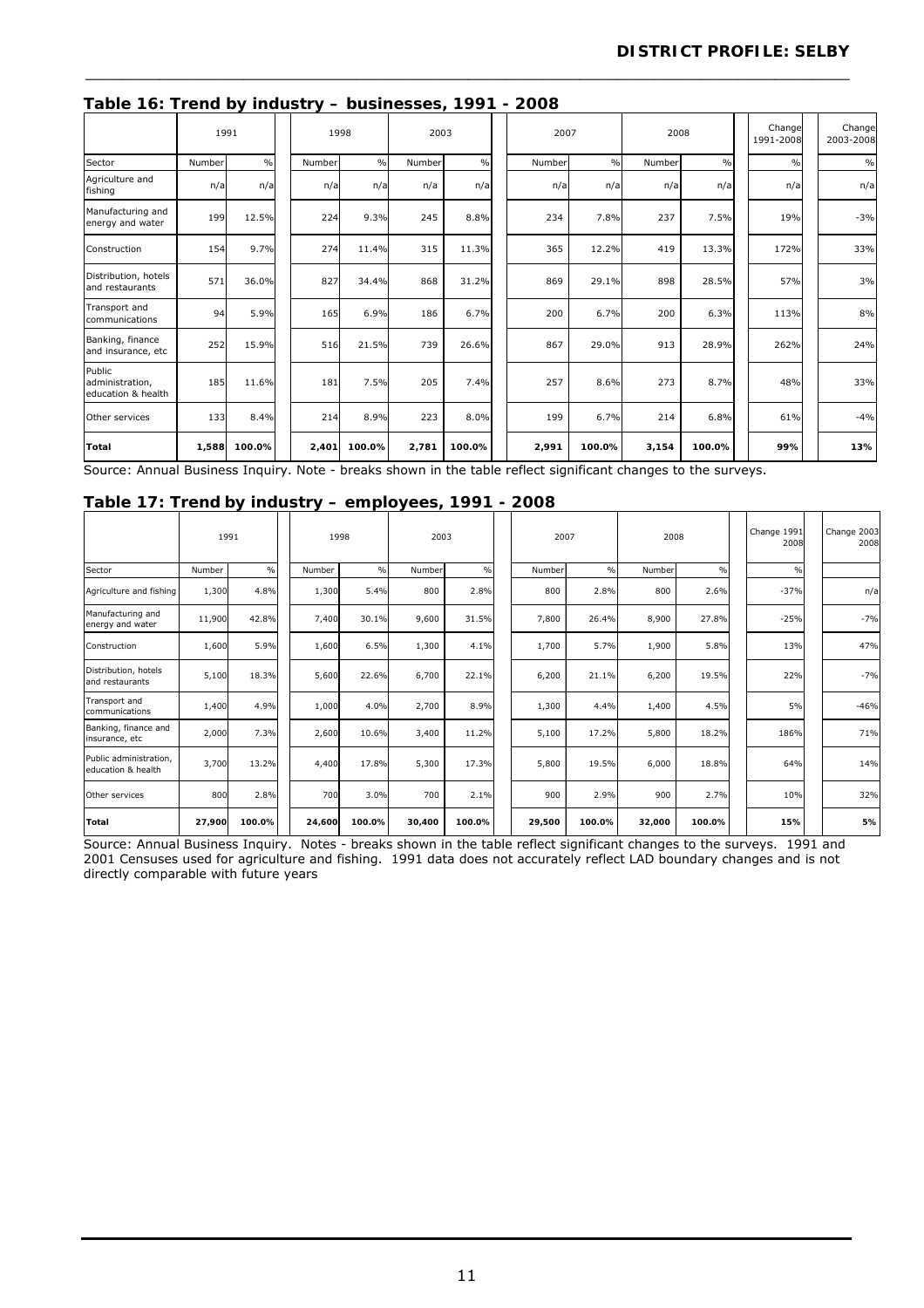| Table To: Sufficiently Of Businesses by Industry Within Livins, 2000 |        |                       |                            |               |                |           |
|----------------------------------------------------------------------|--------|-----------------------|----------------------------|---------------|----------------|-----------|
|                                                                      | Selby  | <b>Rural</b><br>Selby | Town<br>Selby <sup>-</sup> | Sherburn      | Selby<br>South | Tadcaster |
|                                                                      | $\%$   |                       |                            | $\frac{0}{0}$ |                |           |
| Agriculture and fishing                                              | n/a    | n/a                   | n/a                        | n/a           | n/a            | n/a       |
| Manufacturing and energy and water                                   | 7.5%   | 8.2%                  | 4.9%                       | 10.0%         | 9.4%           | 5.7%      |
| Construction                                                         | 13.3%  | 14.7%                 | 10.6%                      | 15.6%         | 14.0%          | 12.3%     |
| Distribution, hotels and restaurants                                 | 28.5%  | 25.1%                 | 35.6%                      | 28.3%         | 25.3%          |           |
| Transport and communications                                         | 6.3%   | 5.0%                  | 4.5%                       | 6.9%          | 11.6%          | 29.6%     |
| Banking, finance and insurance, etc                                  | 28.9%  | 32.8%                 | 23.3%                      | 29.3%         | 26.8%          | 34.9%     |
| Public administration, education & health                            | 8.7%   | 7.6%                  | 12.6%                      | 5.3%          | 7.7%           | 8.8%      |
| Other services                                                       | 6.8%   | 6.5%                  | 8.4%                       | 4.7%          | 5.2%           | 8.8%      |
| Total                                                                | 100.0% | 100.0%                | 100.0%                     | 100.0%        | 100.0%         | 100.0%    |

Source: Annual Business Inquiry

#### **Table 19: Summary of employees by industry within LMAs, 2008**

|                                           | Selby  | Rural<br>Selby | Selby Town | Sherburn      | Selby<br>South | Tadcaster |
|-------------------------------------------|--------|----------------|------------|---------------|----------------|-----------|
|                                           | $\%$   |                |            | $\frac{0}{0}$ |                |           |
| Agriculture and fishing                   | 2.6%   | 4.3%           | 1.4%       | 2.4%          | 3.9%           | 1.6%      |
| Manufacturing and energy and water        | 27.8%  | 21.8%          | 21.6%      | 23.9%         | 47.2%          | 17.9%     |
| Construction                              | 5.8%   | 6.8%           | 3.5%       | 12.9%         | 5.7%           | 3.2%      |
| Distribution, hotels and restaurants      | 19.5%  | 17.0%          | 24.1%      | 23.3%         | 12.8%          |           |
| Transport and communications              | 4.5%   | 4.0%           | 3.1%       | 9.0%          | 4.7%           | 23.9%     |
| Banking, finance and insurance, etc       | 18.2%  | 20.7%          | 12.4%      | 13.8%         | 14.9%          | 34.5%     |
| Public administration, education & health | 18.8%  | 23.3%          | 29.2%      | 12.9%         | 9.7%           | 15.8%     |
| Other services                            | 2.7%   | 2.1%           | 4.6%       | 1.7%          | 1.2%           | 3.0%      |
| <b>Total</b>                              | 100.0% | 100.0%         | 100.0%     | 100.0%        | 100.0%         | 100.0%    |

Source: Annual Business Inquiry. Note - 2001 Census for agriculture and fishing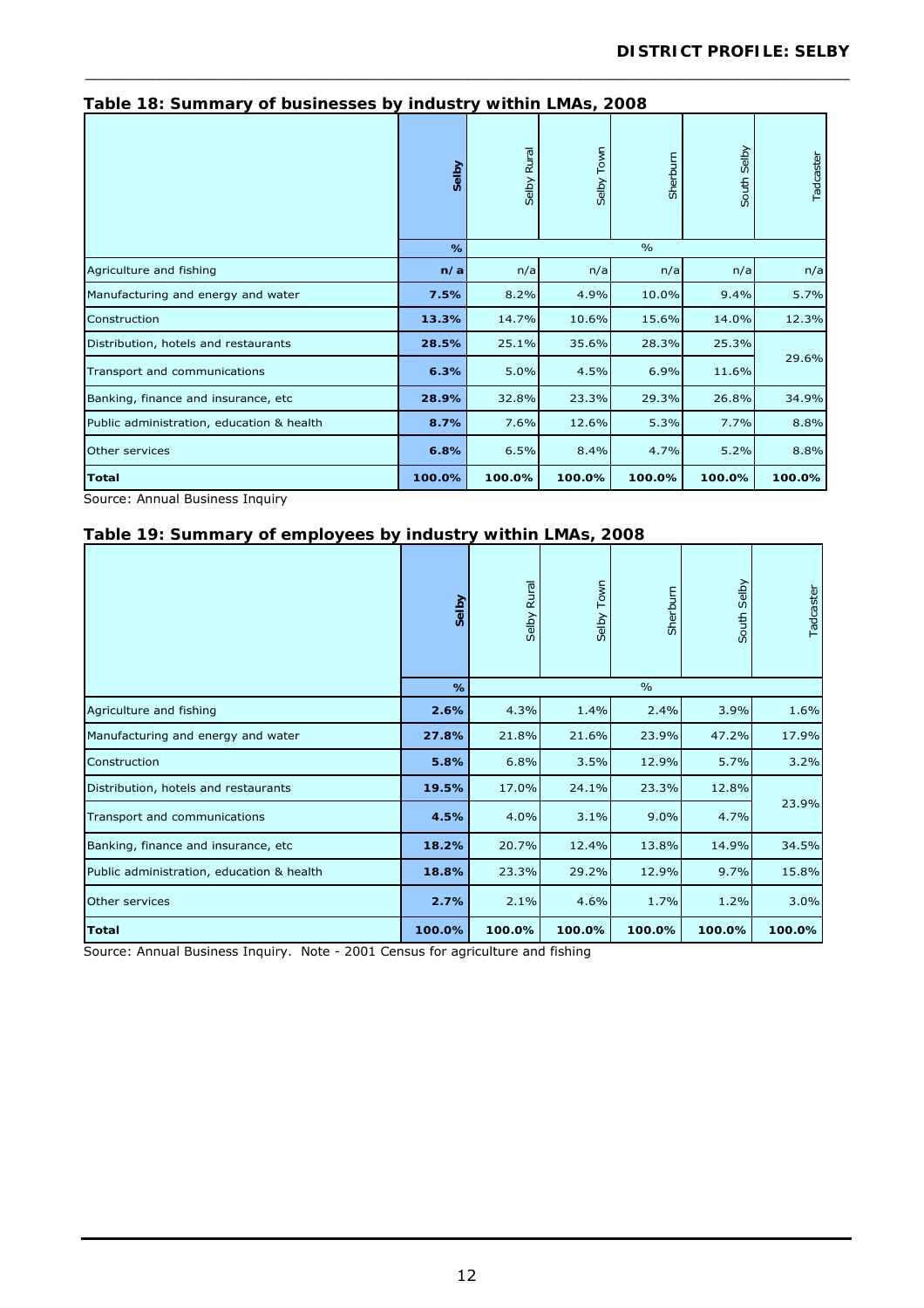# **2.4 Self Employment**

| Table 20: Self employment as proportion of all employment by sector and within LMAs, |  |
|--------------------------------------------------------------------------------------|--|
| 2001                                                                                 |  |

\_\_\_\_\_\_\_\_\_\_\_\_\_\_\_\_\_\_\_\_\_\_\_\_\_\_\_\_\_\_\_\_\_\_\_\_\_\_\_\_\_\_\_\_\_\_\_\_\_\_\_\_\_\_\_\_\_\_\_\_\_\_\_\_\_\_\_\_\_\_\_\_\_\_\_\_\_\_\_\_\_\_

|                                                                              | Selby | <b>Rural</b><br>Selby | Town<br>Selby | Sherburn      | Selby<br>South | Tadcaster | Y&NY   | Y&H           | England   |
|------------------------------------------------------------------------------|-------|-----------------------|---------------|---------------|----------------|-----------|--------|---------------|-----------|
| <b>Sector</b>                                                                | %     |                       |               | $\frac{0}{0}$ |                |           |        | $\frac{9}{6}$ |           |
| Agriculture; hunting and<br>forestry; fishing                                | 1.9%  | 2.6%                  | 0.7%          | 1.4%          | 2.4%           | 2.2%      | 2.6%   | 0.8%          | 0.7%      |
| Manufacturing and<br>Construction                                            | 3.4%  | 3.5%                  | 3.0%          | 3.5%          | 3.8%           | 2.9%      | 3.7%   | 3.3%          | 3.7%      |
| Wholesale and retail trade;<br>repairs, hotels and restaurants               | 3.2%  | 3.5%                  | 2.2%          | 3.3%          | 3.8%           | 3.2%      | 3.9%   | 3.0%          | 2.8%      |
| Financial intermediation, real<br>estate; renting and business<br>activities | 2.2%  | 2.3%                  | 1.4%          | 2.2%          | 2.0%           | 3.3%      | 2.6%   | 1.8%          | 2.6%      |
| Other                                                                        | 3.1%  | 3.6%                  | 2.6%          | 3.0%          | 3.6%           | 2.9%      | 3.8%   | 3.0%          | 3.4%      |
| Overall %                                                                    | 13.6% | 15.6%                 | 9.9%          | 13.4%         | 15.6%          | 14.5%     | 16.5%  | 11.9%         | 13.2%     |
| <b>Overall Number</b>                                                        | 5,165 | 1,405                 | 840           | 868           | 1,269          | 837       | 59,744 | 260,213       | 2,972,274 |

Source: 2001 Census, Crown copyright 2003. Note – there are small differences in methodologies used for district and LMA figures

# **2.5 Economic Activity, Employment and Unemployment**

#### **2.5.1 Employment rates and economic activity**

#### **Table 21: Employment rate, 2004 – 2009**

| Area                 | 2004        | 2005                        | 2006                                      | 2007 | 2008                     | 2009   | Change<br>2004-2009 |
|----------------------|-------------|-----------------------------|-------------------------------------------|------|--------------------------|--------|---------------------|
|                      |             |                             |                                           |      |                          |        |                     |
| <b>Selby</b>         | 73.1        | 75.7                        | 69.5                                      | 73.1 | <b>79.9</b>              | 66.1   | $-7.0$              |
| Y&NY                 | 77.2        | 77.8                        | 75.4                                      | 74.1 | 77.2                     | 73.8   | $-3.4$              |
| Y&H                  | 72.0        | 72.2                        | 71.8                                      | 71.3 | 70.9                     | 68.8   | $-3.2$              |
| England              | 72.8        | 72.8                        | 72.6                                      | 72.6 | 72.3                     | 70.9   | $-1.9$              |
| $\sim$<br><br>$\sim$ | .<br>$\sim$ | $\sim$ $\sim$ $\sim$ $\sim$ | $\sim$ $\sim$ $\sim$ $\sim$ $\sim$ $\sim$ |      | $\overline{\phantom{a}}$ | $\sim$ | $\sim$ $\sim$       |

Source: NOMIS, Annual Population Survey (2004 – 2009). Data is for December (based on average for a full year)

#### **Table 22: Economic activity, 2004 – 2009**

|              | 2004 | 2005 | 2006 | 2007 | 2008 | 2009 | Change<br>2004-2009 |
|--------------|------|------|------|------|------|------|---------------------|
| Area         |      |      |      |      |      |      |                     |
| <b>Selby</b> | 75.8 | 77.8 | 75.4 | 77.3 | 83.9 | 71.9 | $-3.9$              |
| Y&NY         | 79.3 | 79.7 | 79.0 | 76.8 | 80.2 | 78.4 | $-0.9$              |
| Y&H          | 75.5 | 75.9 | 76.1 | 75.5 | 75.8 | 75.4 | $-0.1$              |
| England      | 76.4 | 76.6 | 76.8 | 76.6 | 76.8 | 76.9 | 0.5                 |

Source: NOMIS, Annual Population Survey (2004 – 2009). Note - data is for December (based on average for a full year). 'Economically active' people include full time students and unemployed people who are available for work, as well as those who were working.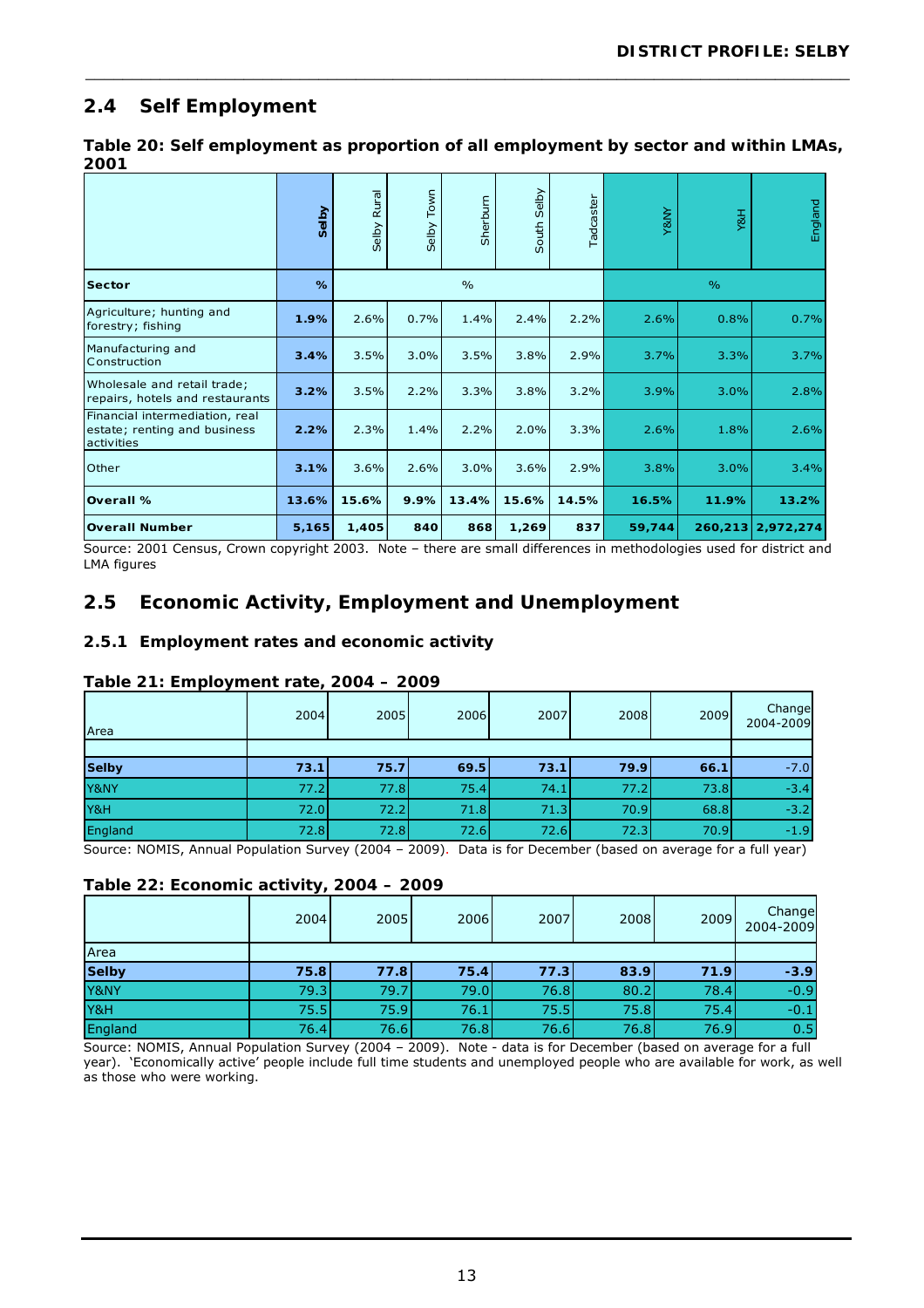#### **2.5.2 Claimant rates and work related benefits**

|                                  | <b>Selby</b> | Y&NY | Y&H       | England |  |  |  |  |
|----------------------------------|--------------|------|-----------|---------|--|--|--|--|
|                                  | Aug-10       |      | Aug- $10$ |         |  |  |  |  |
|                                  | Rate         |      | Rate      |         |  |  |  |  |
| <b>JSA claimants</b>             | 2.8          | 2.4  | 4.2       | 3.5     |  |  |  |  |
| Claiming for more than 6 months  | 1.0          | 0.8  | 1.6       | 1.3     |  |  |  |  |
| Claiming for more than 12 months | 0.6          | 0.4  | 0.8       | 0.6     |  |  |  |  |
| Claimants aged 18 - 24           | n/a          | n/a  | n/a       | n/a     |  |  |  |  |
| On flow - Off flow ratio         | 1.0          | 0.9  | 0.9       | 1.0     |  |  |  |  |

\_\_\_\_\_\_\_\_\_\_\_\_\_\_\_\_\_\_\_\_\_\_\_\_\_\_\_\_\_\_\_\_\_\_\_\_\_\_\_\_\_\_\_\_\_\_\_\_\_\_\_\_\_\_\_\_\_\_\_\_\_\_\_\_\_\_\_\_\_\_\_\_\_\_\_\_\_\_\_\_\_\_

#### **Table 23: JSA claimants – numbers, age and duration, August 2010**

Source: NOMIS. n/a - data is not available

#### **Table 24: JSA claimants in Selby, 2000 – 2010**

|                          |               | Aug-2000 | Aug-2005   | Aug-2006 | Aug-2007 | Aug-2008   | Aug-2009   | Aug-2010 | Change<br>2000<br>2010 | Change<br>$2009 -$<br>2010 |
|--------------------------|---------------|----------|------------|----------|----------|------------|------------|----------|------------------------|----------------------------|
| <b>JSA Claimants</b>     | <b>Number</b> | 968      | 701        | 927      | 723      | 803        | 1,705      | 1,499    | 531                    | $-206$                     |
|                          | <b>I</b> Rate | 2.0      | 1.4        | 1.8      | 1.4      | 1.5        | 3.2        | 2.8      | 40%                    | $-13%$                     |
| Claiming for 6 months +  | <b>Number</b> | 295      | <b>165</b> | 255      | 190      | <b>165</b> | 555        | 540      | 245                    | $-15$                      |
|                          | Rate          | 0.6      | 0.3        | 0.5      | 0.4      | 0.3        | 1.0        | 1.0      | 67%                    | 0%                         |
| Claiming for 12 months + | <b>Number</b> | 165      | 65         | 105      | 85       | 55         | 110        | 300      | 135                    | 190                        |
|                          | <b>I</b> Rate | 0.3      | 0.1        | 0.2      | 0.2      | 0.1        | 0.2        | 0.6      | 100%                   | 200%                       |
| Claimants aged 18 - 24   | <b>Number</b> | 250      | 185        | 290      | 230      | 260        | <b>500</b> | 410      | 160                    | $-90$                      |
|                          | Rate          | n/a      | n/a        | n/a      | n/a      | n/a        | n/a        | n/a      | n/a                    | n/a                        |

Source: NOMIS. Rate changes are percentages. n/a - data is not available

### **Table 25: Summary of 16 -64 year olds on key work-related benefits, February 2010**

|                             | Selby         | Y&NY | Y&H           | England |  |  |  |  |  |
|-----------------------------|---------------|------|---------------|---------|--|--|--|--|--|
|                             | February 2010 |      | February 2010 |         |  |  |  |  |  |
|                             | %             |      | $\frac{9}{6}$ |         |  |  |  |  |  |
| - Job seekers               | 3.2           | 2.8  | 4.5           | 3.9     |  |  |  |  |  |
| - ESA & Incapacity benefits | 4.3           | 4.3  | 6.8           | 6.3     |  |  |  |  |  |
| - Lone parents              | 1.0           | 0.9  | 1.7           | 1.8     |  |  |  |  |  |
| - Other                     | 0.4           | 0.4  | 0.5           | 0.5     |  |  |  |  |  |
| Total                       | 8.9           | 8.4  | 13.6          | 12.5    |  |  |  |  |  |

Source: NOMIS

#### **Table 26: Trend for 16 -64 year olds on key work-related benefits in Selby, 2001 - 2010**

|                           |               | 2001  | 2008  | 2009  | 2010  | Change 2001-<br>2010 | Change 2008-<br>2010 |
|---------------------------|---------------|-------|-------|-------|-------|----------------------|----------------------|
| - Job seekers             | <b>Number</b> | 940   | 740   | 1,620 | 1,710 | 770                  | 770                  |
|                           | Rate          | 1.9   | 1.4   | 3.0   | 3.2   | 1.3                  | 1.3                  |
|                           | Number        | 2,550 | 2,210 | 2,250 | 2,270 | $-280$               | $-280$               |
| ESA & Incapacity benefits | Rate          | 5.2   | 4.2   | 4.2   | 4.3   | $-0.9$               | $-0.9$               |
| Lone parents              | <b>Number</b> | 640   | 520   | 520   | 560   | $-80$                | $-80$                |
|                           | Rate          | 1.3   | 1.0   | 1.0   | 1.0   | $-0.3$               | $-0.3$               |
| - Other                   | <b>Number</b> | 120   | 150   | 170   | 200   | 80                   | 80                   |
|                           | Rate          | 0.2   | 0.3   | 0.3   | 0.4   | 0.2                  | 0.2                  |
| Total                     | <b>Number</b> | 4,240 | 3,620 | 4,570 | 4,740 | 500                  | 500                  |
|                           | Rate          | 8.6   | 6.8   | 8.6   | 8.9   | 0.3                  | 0.3                  |

Source: NOMIS. Data is for February. Rate change is percentage points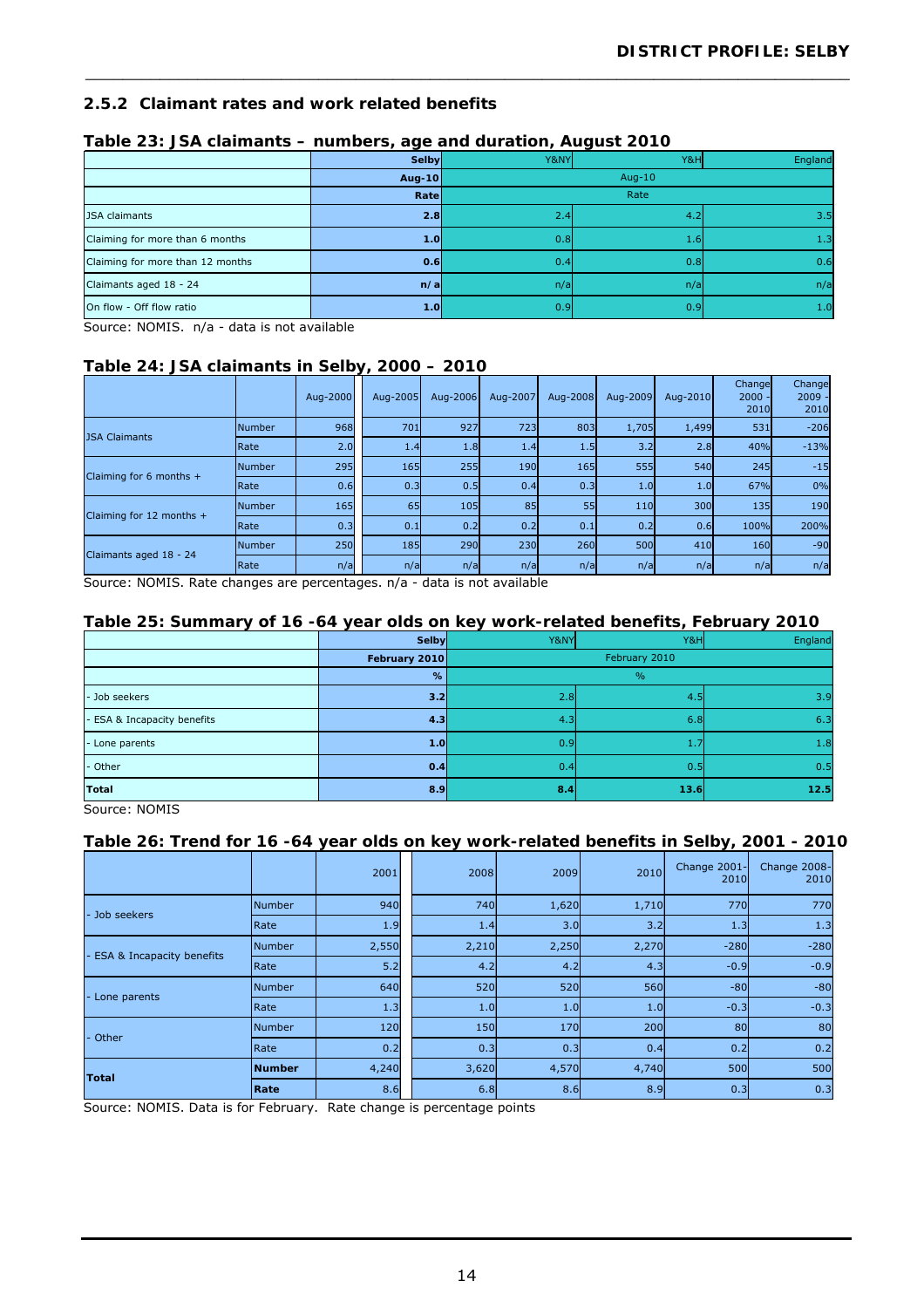#### **Table 27: Highest proportions on work-related benefits, Lower Super Output areas in Selby, 2010**

\_\_\_\_\_\_\_\_\_\_\_\_\_\_\_\_\_\_\_\_\_\_\_\_\_\_\_\_\_\_\_\_\_\_\_\_\_\_\_\_\_\_\_\_\_\_\_\_\_\_\_\_\_\_\_\_\_\_\_\_\_\_\_\_\_\_\_\_\_\_\_\_\_\_\_\_\_\_\_\_\_\_

| <b>LSOA</b> | Ward                     | <b>Number</b> | %    |
|-------------|--------------------------|---------------|------|
| E01027907   | Selby North              | 225           | 27.7 |
| E01027909   | Selby South              | 270           | 21.1 |
| E01027905   | Selby North              | 210           | 18.9 |
| E01027910   | Selby South              | 270           | 18.7 |
| E01027908   | Selby North              | 175           | 17.7 |
| E01027892   | Fairburn with Brotherton | 200           | 17.0 |
| E01027906   | Selby North              | 155           | 16.6 |
| E01027878   | <b>Barlby</b>            | 115           | 14.5 |
| E01027881   | <b>Brayton</b>           | 95            | 13.7 |
| E01027915   | Sherburn in Elmet        | 125           | 12.9 |

Source: NOMIS and ONS population estimates

# **2.6 Occupation**

#### **Table 28: Employment by occupation, 2001**

|                                                     | Selby         |      | <b>Rural</b><br>Selby | Town<br>Selby | Sherburn | Selby<br>South | Tadcaster | Y&NY | Y&H  | England |
|-----------------------------------------------------|---------------|------|-----------------------|---------------|----------|----------------|-----------|------|------|---------|
|                                                     | <b>Number</b> | $\%$ |                       |               | $\%$     |                |           | %    |      |         |
| Managers and Senior Officials                       | 5,988         | 16%  | 17%                   | 12%           | 18%      | 16%            | 17%       | 16%  | 13%  | 15%     |
| Professional Occupations                            | 3,528         | 9%   | 11%                   | 7%            | 10%      | 9%             | 11%       | 11%  | 10%  | 11%     |
| Associate Professional and Technical<br>Occupations | 4,535         | 12%  | 13%                   | 11%           | 12%      | 12%            | 12%       | 14%  | 12%  | 14%     |
| Administrative and Secretarial Occupations          | 4,617         | 12%  | 11%                   | 11%           | 13%      | 12%            | 14%       | 11%  | 12%  | 13%     |
| <b>Skilled Trades Occupations</b>                   | 4,919         | 13%  | 13%                   | 13%           | 12%      | 14%            | 11%       | 13%  | 13%  | 12%     |
| Personal Service Occupations                        | 2,513         | 7%   | 7%                    | 8%            | 6%       | 6%             | 7%        | 7%   | 7%   | 7%      |
| Sales and Customer Service Occupations              | 2,876         | 8%   | 7%                    | 10%           | 7%       | 7%             | 7%        | 7%   | 8%   | 8%      |
| Process; Plant and Machine Operatives               | 4,197         | 11%  | 10%                   | 14%           | 10%      | 12%            | 9%        | 8%   | 10%  | 8%      |
| <b>Elementary Occupations</b>                       | 4,694         | 12%  | 11%                   | 15%           | 12%      | 12%            | 11%       | 12%  | 14%  | 12%     |
| <b>Total</b>                                        | 37,867        | 100% | 100%                  | 100%          | 100%     | 100%           | 100%      | 100% | 100% | 100%    |

Source: 2001 Census, Crown copyright 2003. Note – resident based

## **2.7 Skills**

#### **2.7.1 Young People**

#### **Table 29: Young Pupils GCSE results, per cent Gaining 5+ A\* to C passes (including English & Maths), 2005 - 2009**

| Area    | 2005 | 2006 | 2007 | 2008              | 2009 | Change<br>2005-2009 | Change<br>2008-2009 |
|---------|------|------|------|-------------------|------|---------------------|---------------------|
|         |      |      |      | Percentage points |      |                     |                     |
| Selby   | 49.8 | 48.9 | 47.5 | 47.4              | 48.7 | $-1.1$              | 1.3                 |
| Y&NY    | 51.1 | 52.5 | 54.3 | 54.5              | 58.6 | 7.5                 | 4.1                 |
| Y&H     | 39.2 | 40.3 | 42.5 | 44.4              | 47.3 | 8.1                 | 2.9                 |
| England | 44.9 | 45.8 | 46.7 | 47.6              | 49.8 | 4.9                 | 2.2                 |

Source: DCSF: GCSE and equivalent results in England (2008 /2009 revised). Note - care needs to be taken at local authority / district level as pupil numbers are often very small. In 2009 Selby had 1,027 Key Stage 4 Pupils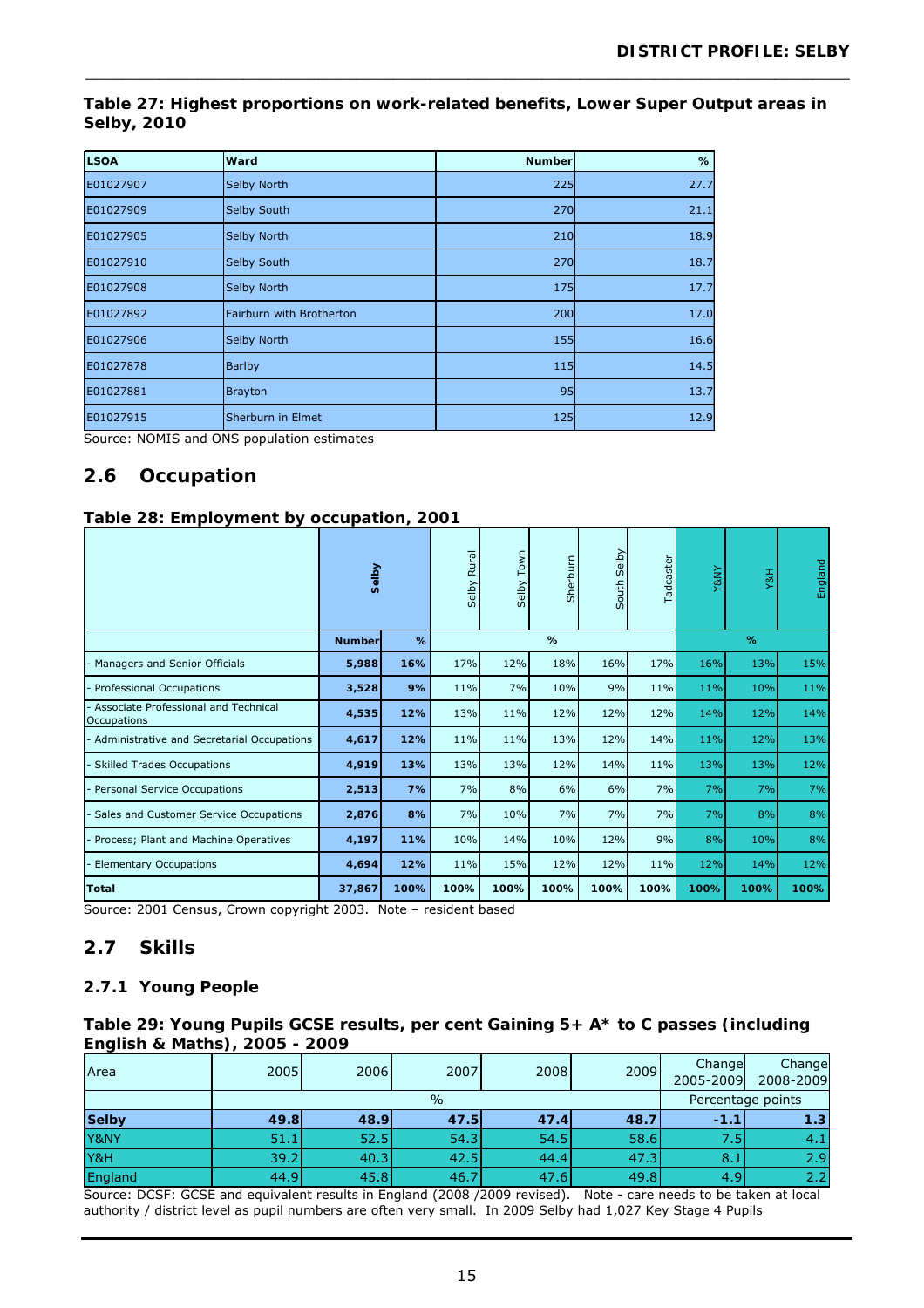#### **2.7.2 Adult skill levels**

| Area         | No qualifications | $-2+7$ | $L3+$         | $L4+$ |
|--------------|-------------------|--------|---------------|-------|
|              |                   |        | $\frac{0}{0}$ |       |
| <b>Selby</b> | 14.1              | 63.2   | 49.0          | 28.5  |
| Y&NY         | 9.8               | 70.6   | 54.1          | 34.4  |
| Y&H          | 12.8              | 63.5   | 47.0          | 26.6  |
| England      | 12.               | 65.0   | 48.9          | 29.6  |

\_\_\_\_\_\_\_\_\_\_\_\_\_\_\_\_\_\_\_\_\_\_\_\_\_\_\_\_\_\_\_\_\_\_\_\_\_\_\_\_\_\_\_\_\_\_\_\_\_\_\_\_\_\_\_\_\_\_\_\_\_\_\_\_\_\_\_\_\_\_\_\_\_\_\_\_\_\_\_\_\_\_

#### **Table 30: Summary of key qualification levels of 16-64 year olds, 2009**

Source: ONS, Nomis, Annual Population Survey (2009) January-December figures

#### **Table 31: Percentage of 16-64 year olds with no qualifications, 2004 – 2009**

|         | 2004 | 2005 | 2006 | 2007          | 2008 | 2009 | Change | Change<br>2004-2009 2008-2009 |
|---------|------|------|------|---------------|------|------|--------|-------------------------------|
| Area    |      |      |      | $\frac{0}{0}$ |      |      |        | Percentage points             |
| Selby   | 9.4  | 16.6 | 19.4 | 11.5          | 8.3  | 14.1 | 4.7    | 5.8                           |
| Y&NY    | 11.0 | 13.3 | 13.6 | 11.5          | 9.8  | 9.8  | 41.2   | 0.0                           |
| Y&H     | 15.7 | 15.8 | 15.3 | 14.7          | 14.6 | 12.8 | $-2.9$ | $-1.8$                        |
| England | 14.9 | 14.1 | 13.7 | 13.1          | 13.3 | 12.1 | $-2.8$ | $-1.2$                        |

Source: ONS, Nomis, Annual Population Survey (2004-2009), January-December figures

#### **Table 32: Percentage of 16-64 year olds with NVQ level 2+ or equivalent, 2004 - 2009**

| 2004 | 2005   | 2006               | 2007                   | 2008                                                                  | 2009                             | Change                       | Change<br>2004-2009 2008-2009 |
|------|--------|--------------------|------------------------|-----------------------------------------------------------------------|----------------------------------|------------------------------|-------------------------------|
|      |        |                    | Percentage points      |                                                                       |                                  |                              |                               |
| 69.7 | 61.6   |                    |                        | 72.9                                                                  | 63.2                             |                              | $-9.7$                        |
| 69.8 |        |                    |                        |                                                                       |                                  | 0.8                          | 0.1                           |
| 60.5 |        |                    |                        | 61.7                                                                  | 63.5                             | 3.0                          | 1.8                           |
| 61.7 | 62.5   |                    |                        | 63.5                                                                  |                                  | 3.3                          | 1.5 <sub>1</sub>              |
|      | $\sim$ | $\sim$<br>$\cdots$ | 66.6<br>60.6<br>$\sim$ | $\frac{0}{0}$<br>67.2<br>60.5<br>68.5<br>67.2<br>60.7<br>61.0<br>63.2 | 63.9<br>(0.001, 0.000)<br>$\sim$ | 70.5<br>$\ddot{\phantom{1}}$ | $-6.5$<br>70.6<br>65.0        |

Source: ONS, Nomis, Annual Population Survey (2004-2009), January-December figures

#### **Table 33: Percentage of 16-64 year olds with NVQ level 3+ or equivalent, 2004 - 2009**

|              | 2004 | 2005 | 2006              | 2007 | 2008 | 2009 | Change | Change<br>2004-2009 2008-2009 |
|--------------|------|------|-------------------|------|------|------|--------|-------------------------------|
| Area         |      |      | Percentage points |      |      |      |        |                               |
| <b>Selby</b> | 55.2 | 39.9 | 39.7              | 53.1 | 55.1 | 49.0 | $-6.2$ | $-6.1$                        |
| Y&NY         | 56.6 | 50.0 | 49.6              | 52.5 | 53.5 | 54.1 | $-2.5$ | 0.6                           |
| Y&H          | 45.0 | 44.3 | 44.5              | 44.7 | 45.6 | 47.0 | 2.0    | 1.4                           |
| England      | 46.3 | 46.6 | 47.3              | 48.0 | 47.6 | 48.9 | 2.6    | 1.3                           |

Source: ONS, Nomis, Annual Population Survey (2004-2009), January-December figures

#### **Table 34: Percentage of 16-64 year olds with NVQ level 4+ or equivalent, 2004 - 2009**

|         | 2004 | 2005  | 2006              | 2007 | 2008 | 2009 | Change<br>2004-2009 | Change<br>2008-2009 |
|---------|------|-------|-------------------|------|------|------|---------------------|---------------------|
| Area    |      |       | Percentage points |      |      |      |                     |                     |
| Selby   | 26.2 | 20.21 | 22.6              | 25.7 | 28.9 | 28.5 | 2.3                 | $-0.4$              |
| Y&NY    | 32.9 | 27.2  | 27.3              | 30.6 | 32.0 | 34.4 | 1.5                 | 2.4                 |
| Y&H     | 22.5 | 22.2  | 22.7              | 23.8 | 24.8 | 26.6 | 4.1                 | 1.8                 |
| England | 25.8 | 26.3  | 27.1              | 28.2 | 28.2 | 29.6 | 3.8                 | 1.4                 |

Source: ONS, Nomis, Annual Population Survey (2004-2009), January-December figures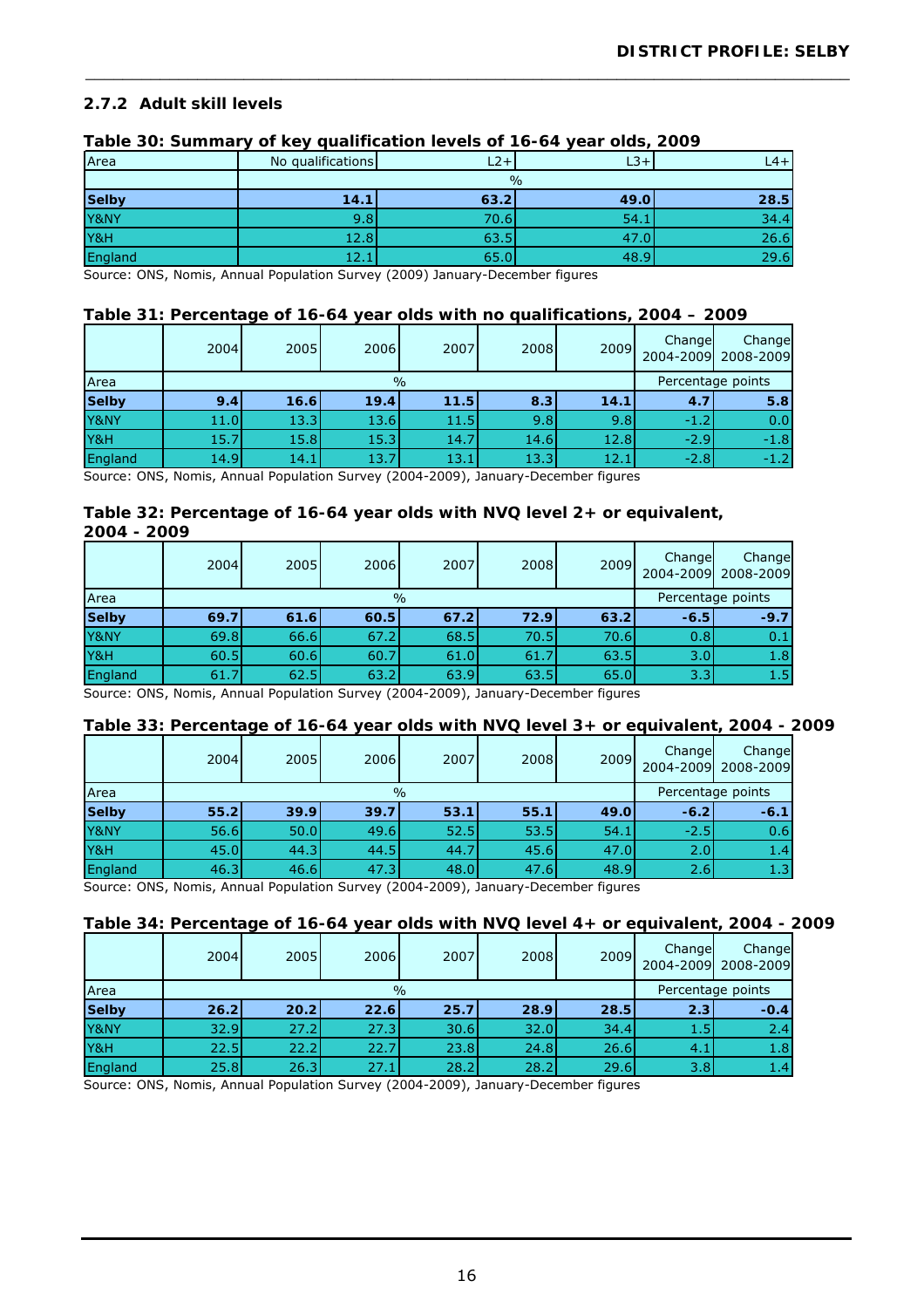# **2.8 Travel to Work**

| Table 35: Commuting patterns to and from Selby, 2001 |  |
|------------------------------------------------------|--|
| <b>Residents</b>                                     |  |

|                       |        | 11631461163           |                                     |                       |        | JUNJ               |                                    |
|-----------------------|--------|-----------------------|-------------------------------------|-----------------------|--------|--------------------|------------------------------------|
|                       | Number | % of all<br>residents | $%$ of<br>travelling<br>out to work |                       | Number | $%$ of all<br>jobs | $%$ of<br>travelling in<br>to work |
| Selby                 | 19,718 | 51.6                  | n/a                                 | Selby                 | 19,718 | 63.2               | n/a                                |
| Leeds                 | 6,385  | 16.7                  | 34.6                                | Wakefield             | 2,713  | 8.7                | 23.7                               |
| York                  | 4,321  | 11.3                  | 23.4                                | Leeds                 | 1,744  | 5.6                | 15.2                               |
| Wakefield             | 2,707  | 7.1                   | 14.7                                | East Riding           | 1,694  | 5.4                | 14.8                               |
| <b>East Riding</b>    | 1,131  | 3.0                   | 6.1                                 | York                  | 1,672  | 5.4                | 14.6                               |
| Harrogate             | 509    | 1.3                   | 2.8                                 | Doncaster             | 1,312  | 4.2                | 11.4                               |
| Doncaster             | 411    | 1.1                   | 2.2                                 | Barnsley              | 397    | 1.3                | 3.5                                |
| All other authorities | 3,008  | 7.9                   | 16.3                                | Harrogate             | 329    | 1.1                | 2.9                                |
| <b>Total</b>          | 38,190 | 100.0                 | 100.0                               | All other authorities | 1,602  | 5.1                | 14.0                               |
|                       |        |                       |                                     |                       |        |                    |                                    |

| <b>Residents</b>      |                                     | .                     |        | <b>Jobs</b>      |                                  |
|-----------------------|-------------------------------------|-----------------------|--------|------------------|----------------------------------|
| % of all<br>residents | $%$ of<br>travelling<br>out to work |                       | Number | % of all<br>jobs | % of<br>travelling in<br>to work |
| 51.6                  | n/a                                 | Selby                 | 19,718 | 63.2             | n/a                              |
| 16.7                  | 34.6                                | Wakefield             | 2,713  | 8.7              | 23.7                             |
| 11.3                  | 23.4                                | Leeds                 | 1,744  | 5.6              | 15.2                             |
| 7.1                   | 14.7                                | East Riding           | 1,694  | 5.4              | 14.8                             |
| 3.0                   | 6.1                                 | York                  | 1,672  | 5.4              | 14.6                             |
| 1.3                   | 2.8                                 | Doncaster             | 1,312  | 4.2              | 11.4                             |
| 1.1                   | 2.2                                 | Barnsley              | 397    | 1.3              | 3.5                              |
| 7.9                   | 16.3                                | Harrogate             | 329    | 1.1              | 2.9                              |
| 100.0                 | 100.0                               | All other authorities | 1,602  | 5.1              | 14.0                             |
|                       |                                     | <b>Total</b>          | 31,181 | 100.0            | 100.0                            |

Source: 2001 Census, Crown Copyright, 2003

# **2.9 Deprivation**

#### **Table 36: Deprivation levels by Local Authority, 2007**

| <b>IDistrict</b> | LSOAs in lowest 10% of<br>I MD |         |               | LSOAs in lowest 25% of<br>I MD |
|------------------|--------------------------------|---------|---------------|--------------------------------|
|                  | <b>Number</b>                  | $\%$    | <b>Number</b> | %                              |
| <b>Selby</b>     |                                | $0.0\%$ |               | 7%                             |
|                  |                                |         |               |                                |

Source: Indices of Multiple Deprivation 2007 (IMD). Note – there are 50 LSOAs in the district

### **Table 37: Relative 'deprivation' – ranked by Lower Super Output Areas, 2007**

\_\_\_\_\_\_\_\_\_\_\_\_\_\_\_\_\_\_\_\_\_\_\_\_\_\_\_\_\_\_\_\_\_\_\_\_\_\_\_\_\_\_\_\_\_\_\_\_\_\_\_\_\_\_\_\_\_\_\_\_\_\_\_\_\_\_\_\_\_\_\_\_\_\_\_\_\_\_\_\_\_\_

| <b>Selby</b>     |                          |                 |  |
|------------------|--------------------------|-----------------|--|
| <b>LSOA Code</b> | <b>Ward</b>              | <b>IMD rank</b> |  |
| E01027907        | Selby North              | 4,427           |  |
| E01027908        | Selby North              | 9,267           |  |
| E01027910        | Selby South              | 9,356           |  |
| E01027909        | Selby South              | 9,528           |  |
| E01027892        | Fairburn with Brotherton | 9,721           |  |
| E01027906        | Selby North              | 12,401          |  |
| E01027905        | Selby North              | 13,976          |  |
| E01027878        | <b>Barlby</b>            | 15,495          |  |
| E01027889        | Eggborough               | 16,114          |  |
| E01027916        | Sherburn in Elmet        | 16,364          |  |

Source: IMD 2007 (rank is out of 32,482 – lowest value signifies most deprived area)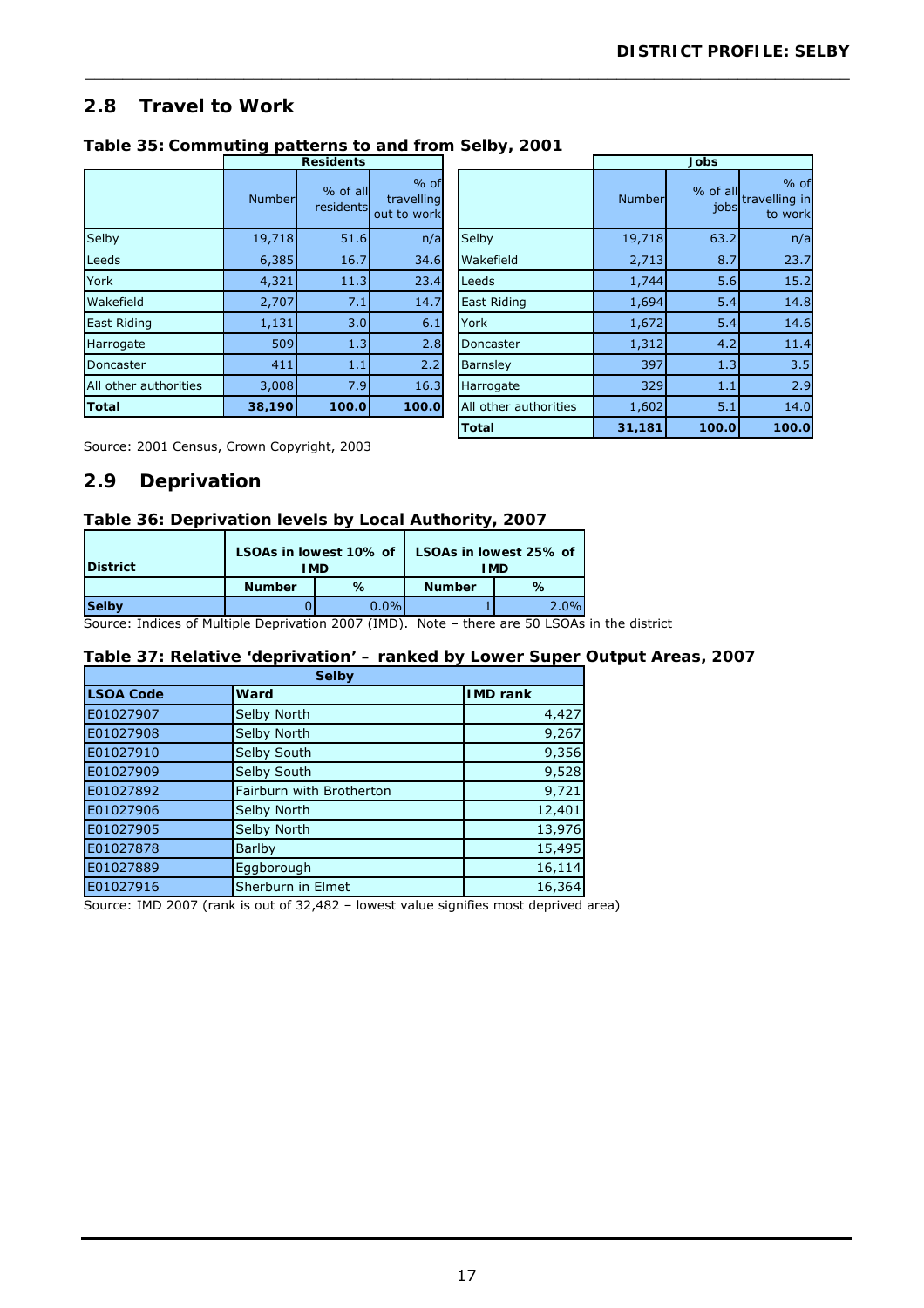

#### **Appendix 1: Map of LMAs in York and North Yorkshire plus immediate surrounding areas**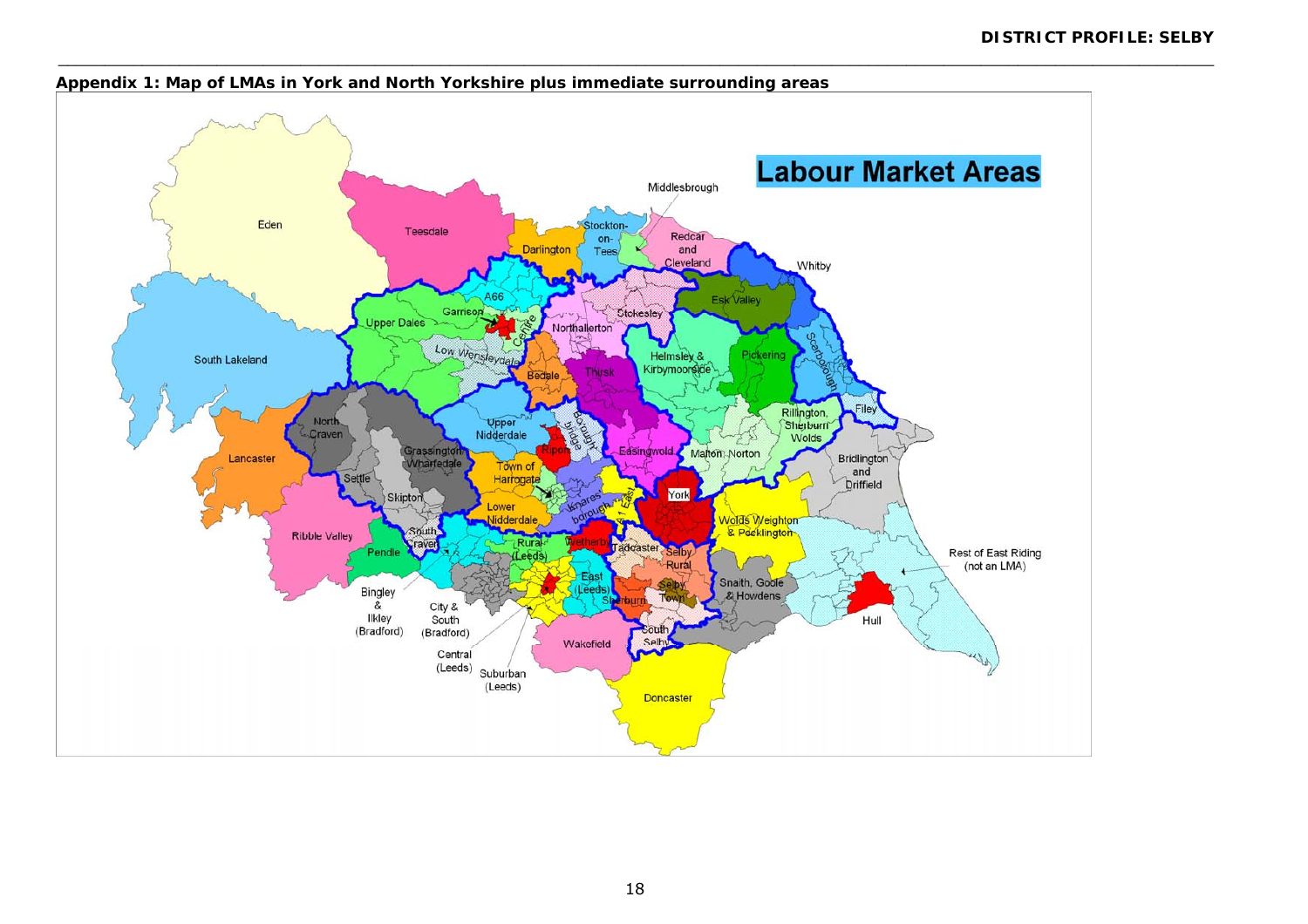# **Commuting patterns to and from LMAs within Selby District, 2001**

#### **Selby Rural**

**Table 38: Travel patterns (residents) Table 39: Travel patterns (jobs)** 

| Area                  | Number | $\frac{0}{0}$ |
|-----------------------|--------|---------------|
| Own LMA               | 2,959  | 32%           |
| Neighbouring          | 4,091  | 45%           |
| York                  | 2,089  | 23%           |
| Selby Town            | 1,043  | 11%           |
| Nearby                | 704    | 8%            |
| Wakefield             | 236    | 3%            |
| Leeds - East          | 120    | $1\%$         |
| Leeds - Wetherby      | 112    | $1\%$         |
| <b>Further afield</b> | 1,417  | 15%           |
| Leeds - Central       | 410    | 4%            |
| Leeds - Suburban      | 248    | 3%            |
| Total                 | 9,171  | 100%          |

| $\frac{1}{2}$           |        |               |
|-------------------------|--------|---------------|
| Area                    | Number | $\frac{0}{0}$ |
| Own LMA                 | 2,959  | 47%           |
| Neighbouring            | 1,825  | 29%           |
| York                    | 337    | 5%            |
| Selby Town              | 783    | 12%           |
| South Selby             | 252    | 4%            |
| Snaith, Goole & Howdens | 250    | 4%            |
| <b>Nearby</b>           | 1,024  | 16%           |
| Doncaster               | 201    | 3%            |
| Wakefield               | 595    | 9%            |
| Leeds - East            | 137    | 2%            |
| <b>Further afield</b>   | 495    | 8%            |
| Leeds - Suburban        | 69     | $1\%$         |
| Barnsley                | 186    | 3%            |
| <b>Total</b>            | 6,303  | 100%          |

#### **Selby South**

### **Table 40: Travel patterns (residents) Table 41: Travel patterns (jobs)**

| Area                    | Number | $\frac{0}{0}$ |
|-------------------------|--------|---------------|
| Own LMA                 | 2,720  | 34%           |
| Neighbouring            | 3,031  | 37%           |
| Selby Rural             | 252    | 3%            |
| Selby Town              | 884    | 11%           |
| Snaith, Goole & Howdens | 360    | 4%            |
| Wakefield               | 1,120  | 14%           |
| Nearby                  | 705    | 9%            |
| York                    | 434    | 5%            |
| Leeds - East            | 171    | 2%            |
| <b>Further afield</b>   | 1,627  | 20%           |
| Leeds - Central         | 475    | 6%            |
| Leeds - Suburban        | 331    | 4%            |
| Total                   | 8,083  | 100%          |

| $\frac{1}{2}$ able $\pm$ i. Travel patterns (jobs) |        |       |
|----------------------------------------------------|--------|-------|
| Area                                               | Number | $\%$  |
| Own LMA                                            | 2,720  | 39%   |
| Neighbouring                                       | 3,346  | 48%   |
| Selby Rural                                        | 217    | 3%    |
| Selby Town                                         | 585    | 8%    |
| Snaith, Goole & Howdens                            | 654    | 9%    |
| Doncaster                                          | 838    | 12%   |
| Wakefield                                          | 933    | 13%   |
| Nearby                                             | 252    | 4%    |
| York                                               | 96     | $1\%$ |
| Leeds - East                                       | 72     | $1\%$ |
| <b>Further afield</b>                              | 665    | 10%   |
| Barnsley                                           | 106    | 2%    |
| Total                                              | 6,983  | 100%  |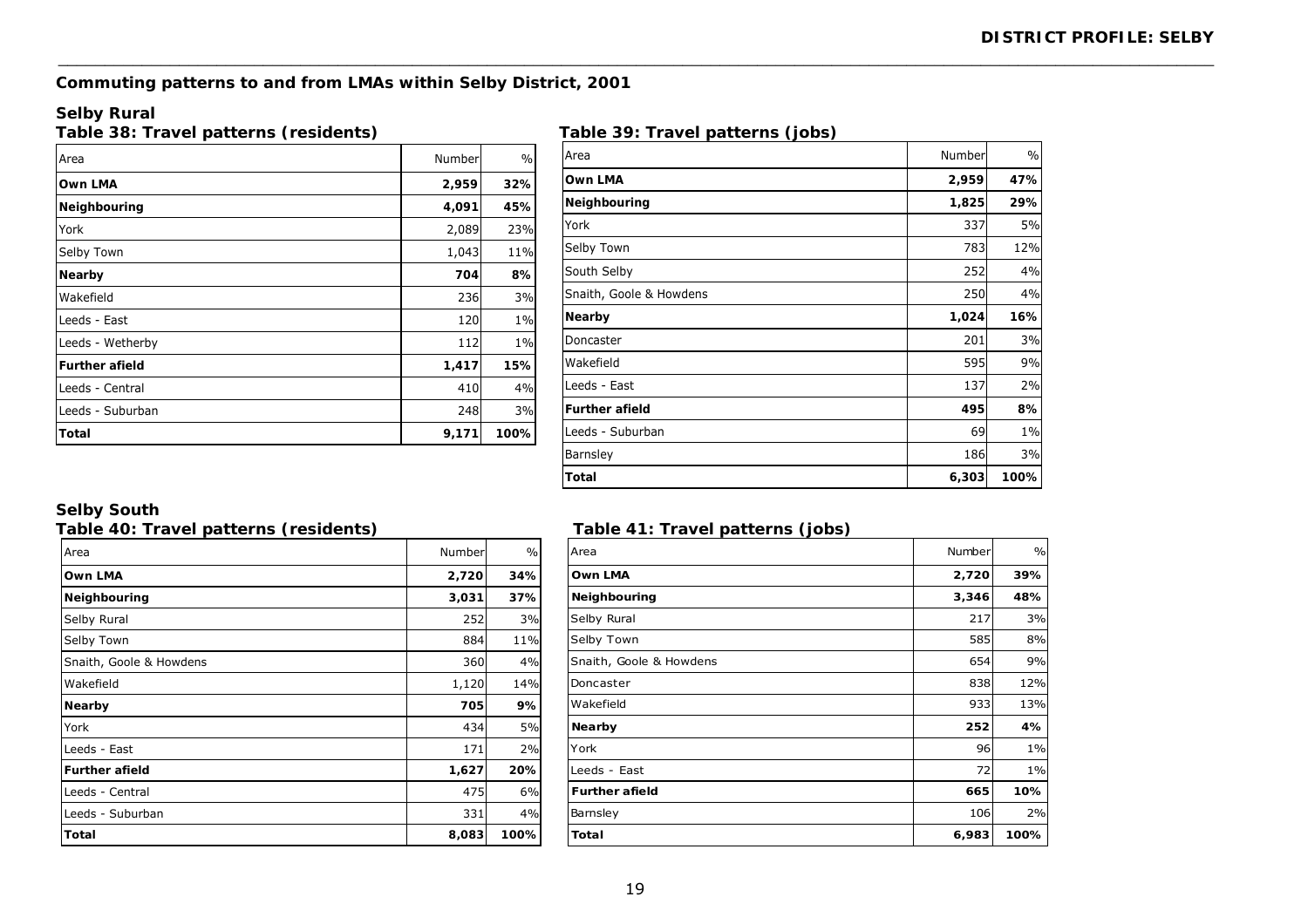#### **Selby Town Table 42: Travel patterns (residents) Table 43: Travel patterns (jobs)**

| Area                    | Number | $\frac{0}{0}$ |
|-------------------------|--------|---------------|
| Own LMA                 | 3,943  | 46%           |
| Neighbouring            | 1,368  | 16%           |
| Selby Rural             | 783    | 9%            |
| South Selby             | 585    | 7%            |
| Nearby                  | 1,857  | 22%           |
| York                    | 940    | 11%           |
| Sherburn (Selby)        | 265    | 3%            |
| Snaith, Goole & Howdens | 174    | 2%            |
| Doncaster               | 84     | $1\%$         |
| Wakefield               | 303    | 4%            |
| <b>Further afield</b>   | 1,437  | 17%           |
| Leeds - Central         | 340    | 4%            |
| Leeds - Suburban        | 189    | 2%            |
| Total                   | 8,605  | 100%          |

| Area                    | Number | $\%$ |
|-------------------------|--------|------|
| Own LMA                 | 3,943  | 50%  |
| Neighbouring            | 1,927  | 25%  |
| Selby Rural             | 1,043  | 13%  |
| South Selby             | 884    | 11%  |
| Nearby                  | 1,312  | 17%  |
| York                    | 329    | 4%   |
| Sherburn (Selby)        | 155    | 2%   |
| Snaith, Goole & Howdens | 380    | 5%   |
| Doncaster               | 144    | 2%   |
| Wakefield               | 198    | 3%   |
| <b>Further afield</b>   | 633    | 8%   |
| Total                   | 7,815  | 100% |

#### **Sherburn (Selby)**

#### **Table 44: Travel patterns (residents) Table 45: Travel patterns (jobs)**

| Area                    | Number | $\frac{0}{0}$ |
|-------------------------|--------|---------------|
| Own LMA                 | 2,181  | 33%           |
| Neighbouring            | 1,764  | 27%           |
| Tadcaster area          | 275    | 4%            |
| Wakefield               | 920    | 14%           |
| Leeds - East            | 334    | 5%            |
| Nearby                  | 1,137  | 17%           |
| York                    | 209    | 3%            |
| Selby Town              | 155    | 2%            |
| Leeds - Suburban        | 489    | 7%            |
| Leeds - Wetherby        | 182    | 3%            |
| <b>Further afield</b>   | 1,495  | 23%           |
| Bradford City and South | 74     | 1%            |
| Leeds - Central         | 769    | 12%           |
| Total                   | 6,577  | 100%          |

| Area                  | Number | $\frac{0}{0}$ |
|-----------------------|--------|---------------|
| Own LMA               | 2,181  | 41%           |
| Neighbouring          | 1,802  | 34%           |
| Leeds - East          | 341    | 6%            |
| Selby Rural           | 238    | 4%            |
| South Selby           | 236    | 4%            |
| Wakefield             | 889    | 17%           |
| Nearby                | 895    | 17%           |
| York                  | 206    | 4%            |
| Selby Town            | 265    | 5%            |
| Doncaster             | 79     | $1\%$         |
| Leeds - Suburban      | 231    | 4%            |
| Leeds - Wetherby      | 63     | $1\%$         |
| <b>Further afield</b> | 476    | 9%            |
| Barnsley              | 63     | $1\%$         |
| <b>Total</b>          | 5,354  | 100%          |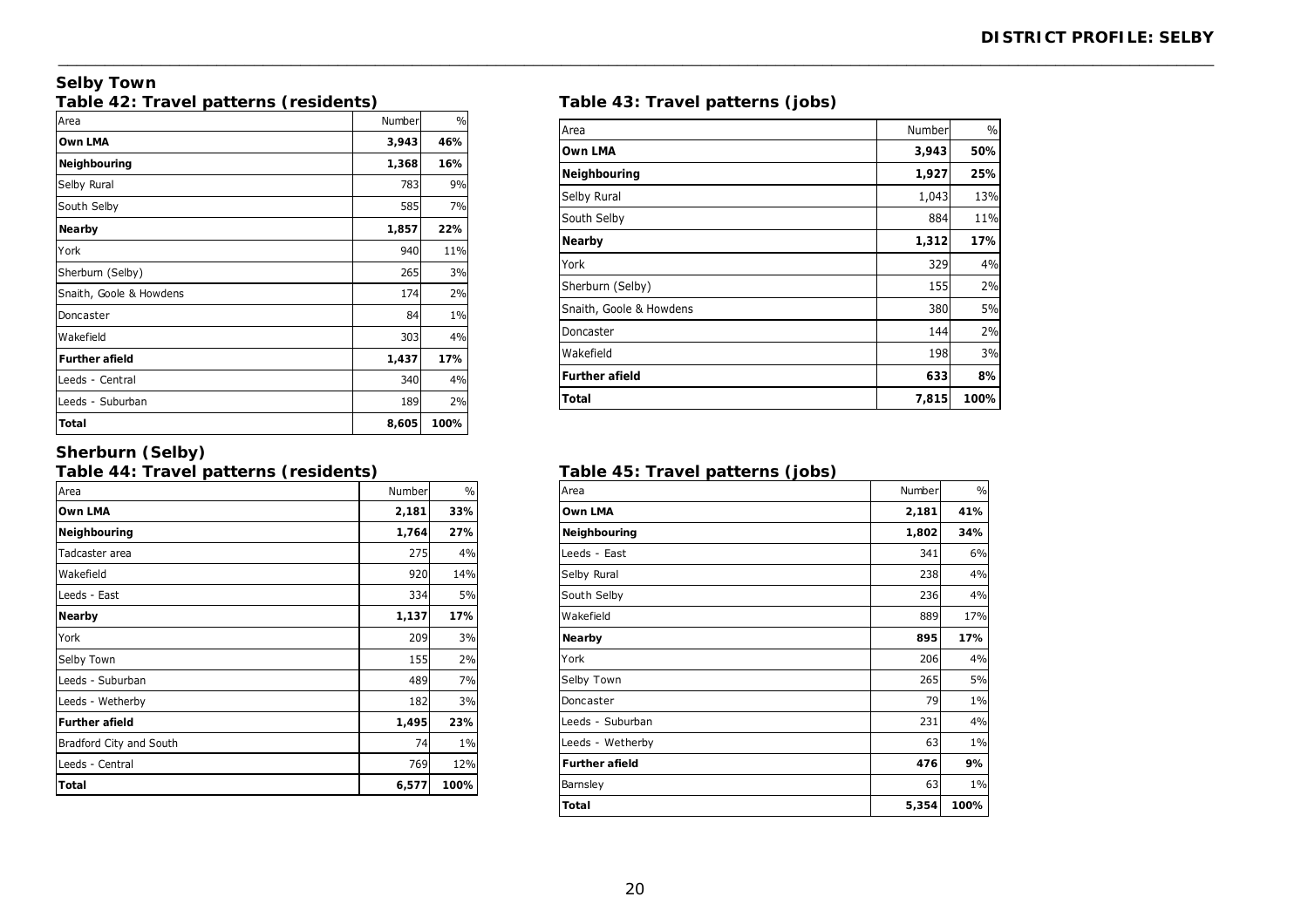#### **Tadcaster area**  Table 46: Travel patterns (residents) **Table 47: Travel patterns (jobs)**

| Area                  | Number | $\frac{0}{0}$ |
|-----------------------|--------|---------------|
| Own LMA               | 2,225  | 39%           |
| Neighbouring          | 1,787  | 31%           |
| York                  | 649    | <b>11%</b>    |
| Leeds - Wetherby      | 796    | <b>14%</b>    |
| Nearby                | 746    | 13%           |
| Selby Town            | 57     | $1\%$         |
| Wakefield             | 128    | 2%            |
| Leeds - Rural         | 88     | 2%            |
| Leeds - Suburban      | 335    | 6%            |
| <b>Further afield</b> | 996    | 17%           |
| Town of Harrogate     | 60     | 1%            |
| Leeds - Central       | 503    | 9%            |
| Total                 | 5,754  | 100%          |

| Area                    | Number | $\frac{0}{0}$ |
|-------------------------|--------|---------------|
| <b>Own LMA</b>          | 2,225  | 47%           |
| Neighbouring            | 1,547  | 33%           |
| York                    | 704    | 15%           |
| Leeds - East            | 165    | 3%            |
| Leeds - Wetherby        | 189    | 4%            |
| Selby Rural             | 166    | 4%            |
| Sherburn (Selby)        | 275    | 6%            |
| Nearby                  | 504    | 11%           |
| Easingwold and Villages | 48     | $1\%$         |
| Selby Town              | 66     | 1%            |
| South Selby             | 61     | 1%            |
| Wakefield               | 98     | 2%            |
| Leeds - Suburban        | 102    | 2%            |
| <b>Further afield</b>   | 450    | 10%           |
| Town of Harrogate       | 45     | 1%            |
| Doncaster               | 50     | $1\%$         |
| <b>Total</b>            | 4,726  | 100%          |